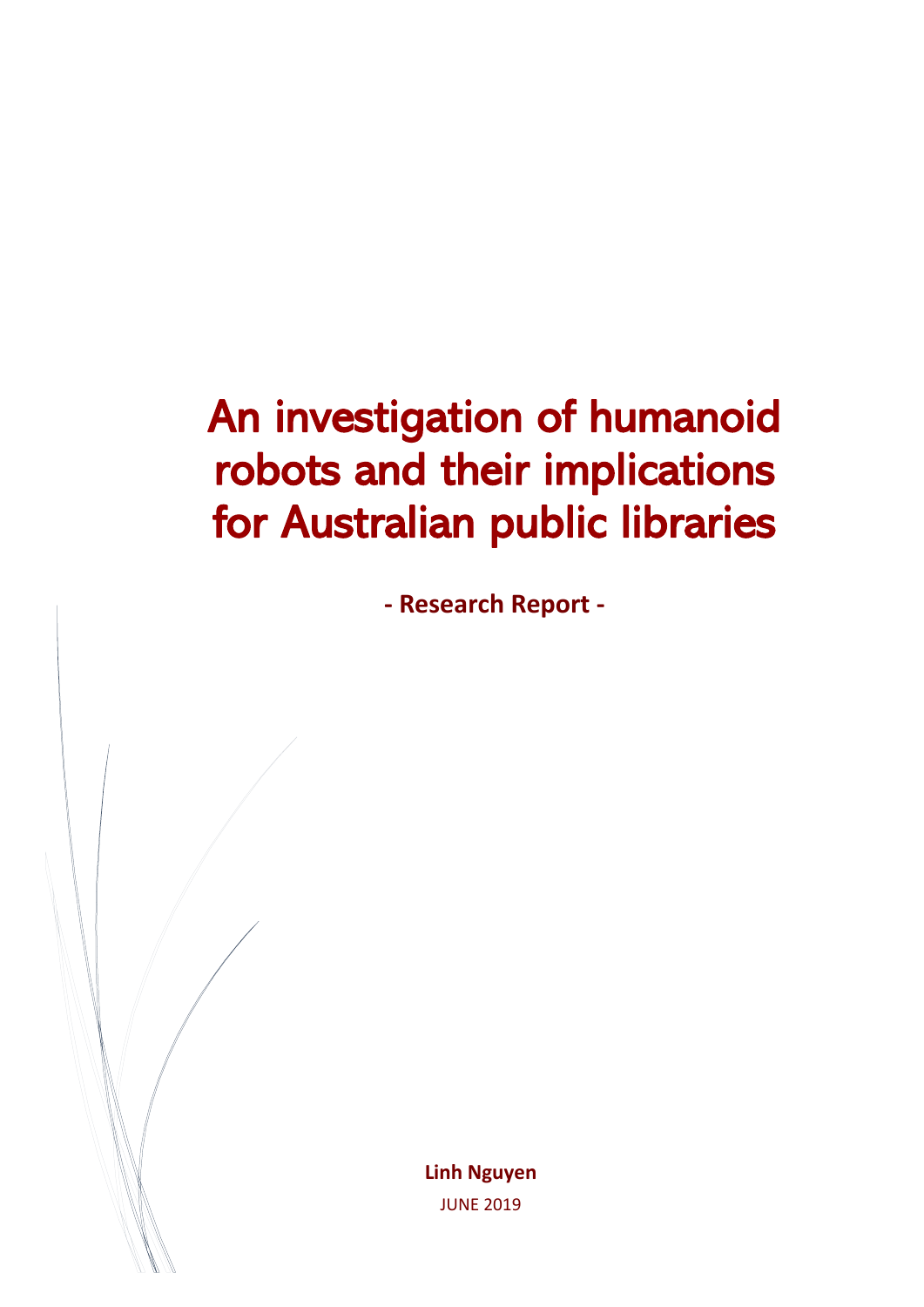# <span id="page-1-0"></span>**EXECUTIVE SUMMARY**

What is the impact of humanoid robots on Australian public libraries? This report presents the key findings of a project that responds to the question. Titled "An investigation of humanoid robots and their implications for Australian libraries", the purpose of the project was to provide a holistic picture of the role that humanoid robots play in Australian public libraries.

# **Method**

The project adopted a qualitative research approach. To capture authentic insights, the researcher sought the views of 10 librarians in public libraries in Queensland, South Australia and Victoria. The librarians had experience as they were directly involved in humanoid robots in their libraries. Data collection involved individual in-depth interviews with all 10 librarians. Interviews were audio recorded and transcribed. The researcher also directly observed five events in five public libraries, in which the audience interacted with humanoid robots. Field notes were taken and used as a supplemental source of data for the research. A thematic analysis approach was used to analyse both sources of data.

#### **Key findings**

Data analysis revealed four themes that described the way humanoid robots impacts Australian public libraries. Humanoid robots are considered as:

# *A community builder*

This role was represented via:

- Appealing to people
- Entertaining people
- Connecting and empowering people

#### *A teacher*

This role was represented via:

- Educating people
- Stimulating desire to learn
- Motivating people
- Awaking potential

#### *An assistant*

This role was represented via:

- Performing basic tasks
- Lacking flexibility in behaviours
- Playing supportive roles

#### *A challenger*

This role was represented via:

- Creating new challenges
- Requiring more expertise
- Requiring resilience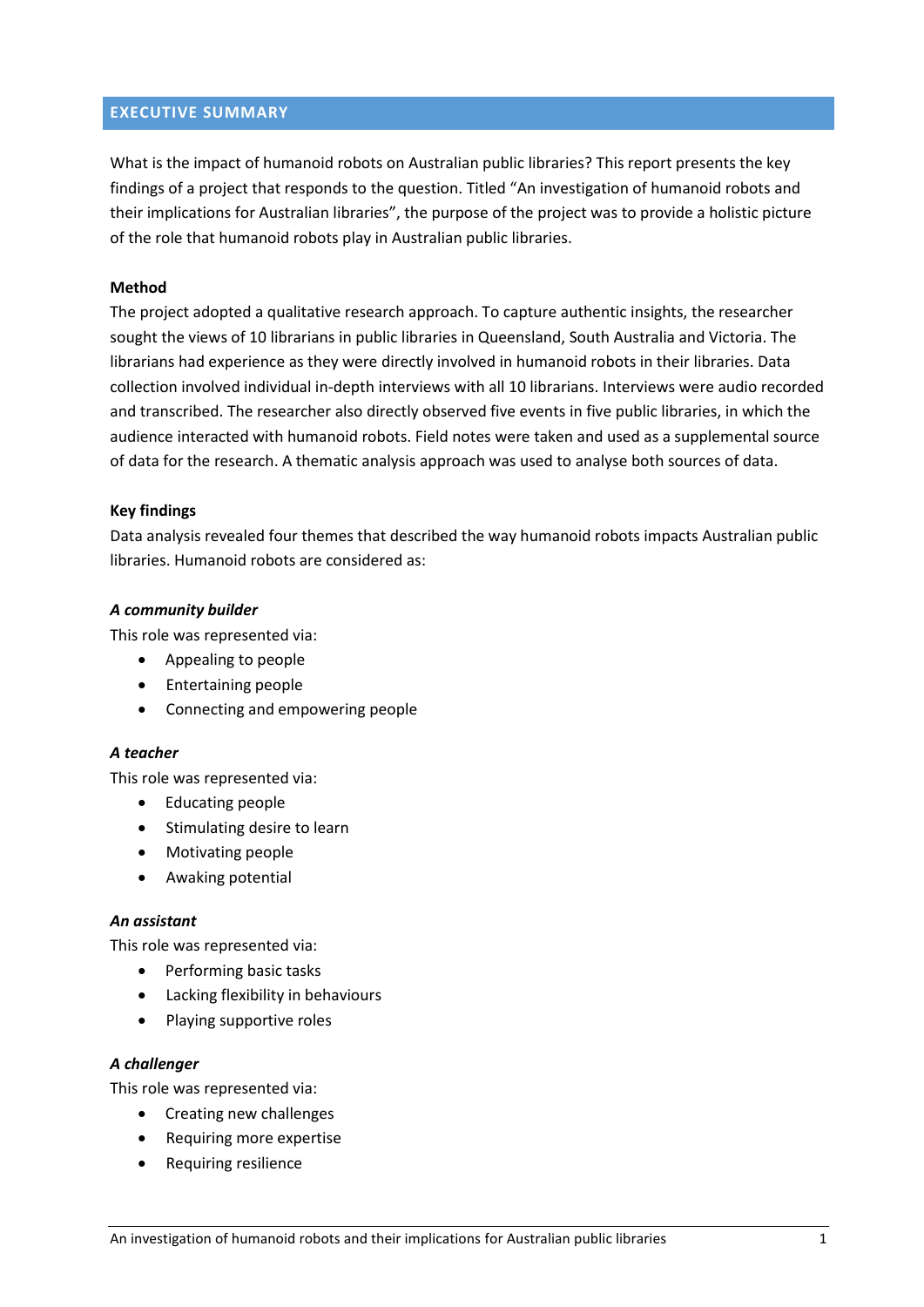# **It is recommended that**

- Public libraries (in collaboration with their parent organisations, i.e. city councils), devise a strategic plan for new and emerging technologies such as humanoid robots.
- Public libraries seek to expand their collaboration with other stakeholders such as universities and robotics centres where there are roboticists.
- Public libraries and city councils strengthen their relationships with robot vendors in order to take advantage of direct support.
- Library management boards and their librarians keep a good line of communication, especially issues related to humanoid robots.
- The community and other stakeholders consider humanoid robots in libraries as a work-inprogress.

# **Conclusion**

This research has presented fresh insights about the impact of humanoid robots on Australian public libraries. The research findings were drawn from the lived experiences of librarians who directly plan and deploy humanoid robot programs and from direct observations of interactions between the robots and their audience. The findings could inform the development of such robotic programs in libraries to enhance the experience of library user communities.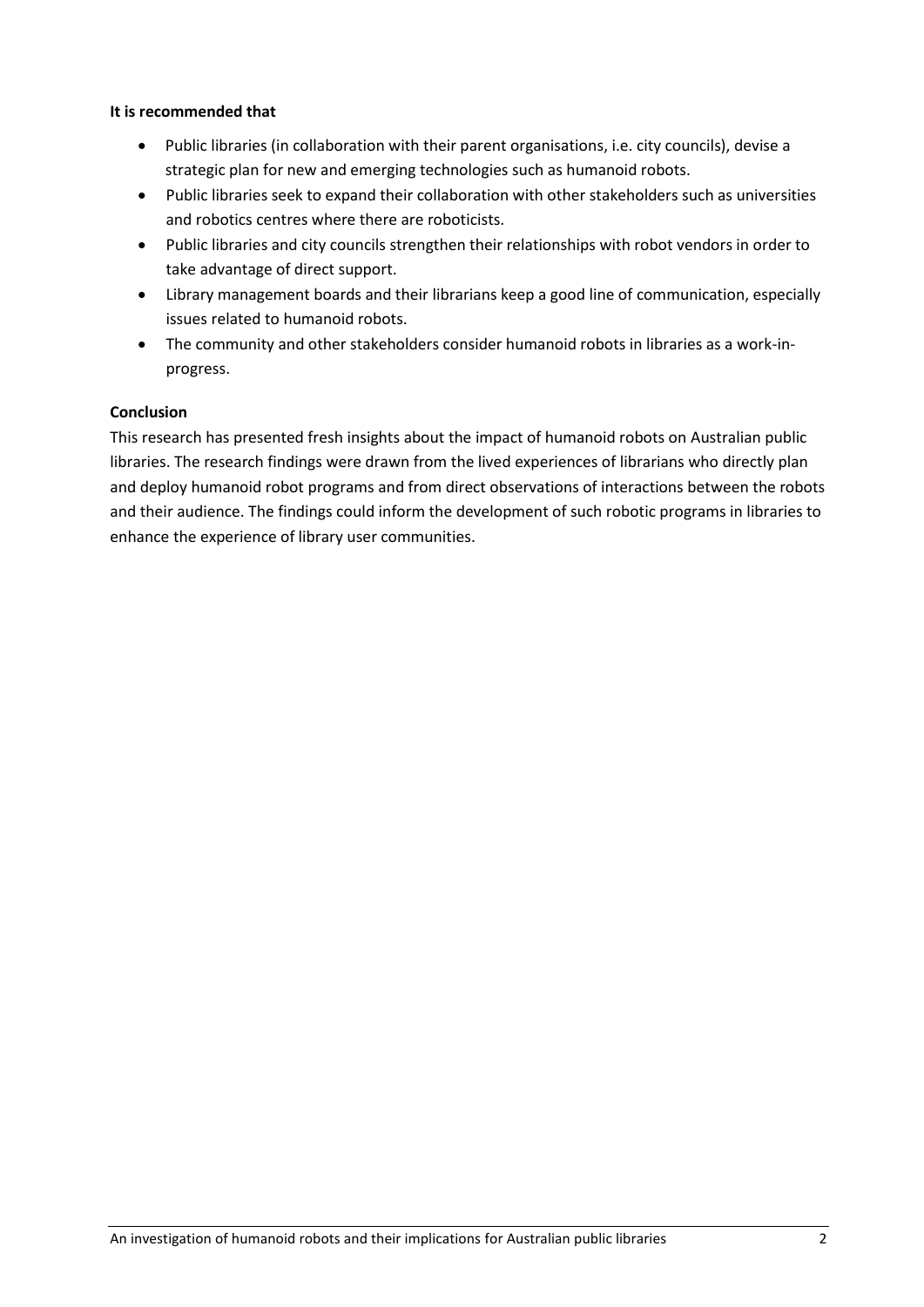# **Acknowledgement**

I acknowledge the financial support from The Australian Library and Information Association (ALIA). I am also grateful to the public libraries and librarians in Queensland, South Australia and Victoria for the opportunity to explore their experiences with humanoid robots in libraries, and for their willingness to participate in discussions on this topic. I also would like to thank my colleagues in the Information Studies Group at the School of Information Systems at Queensland University of Technology for their valuable comments.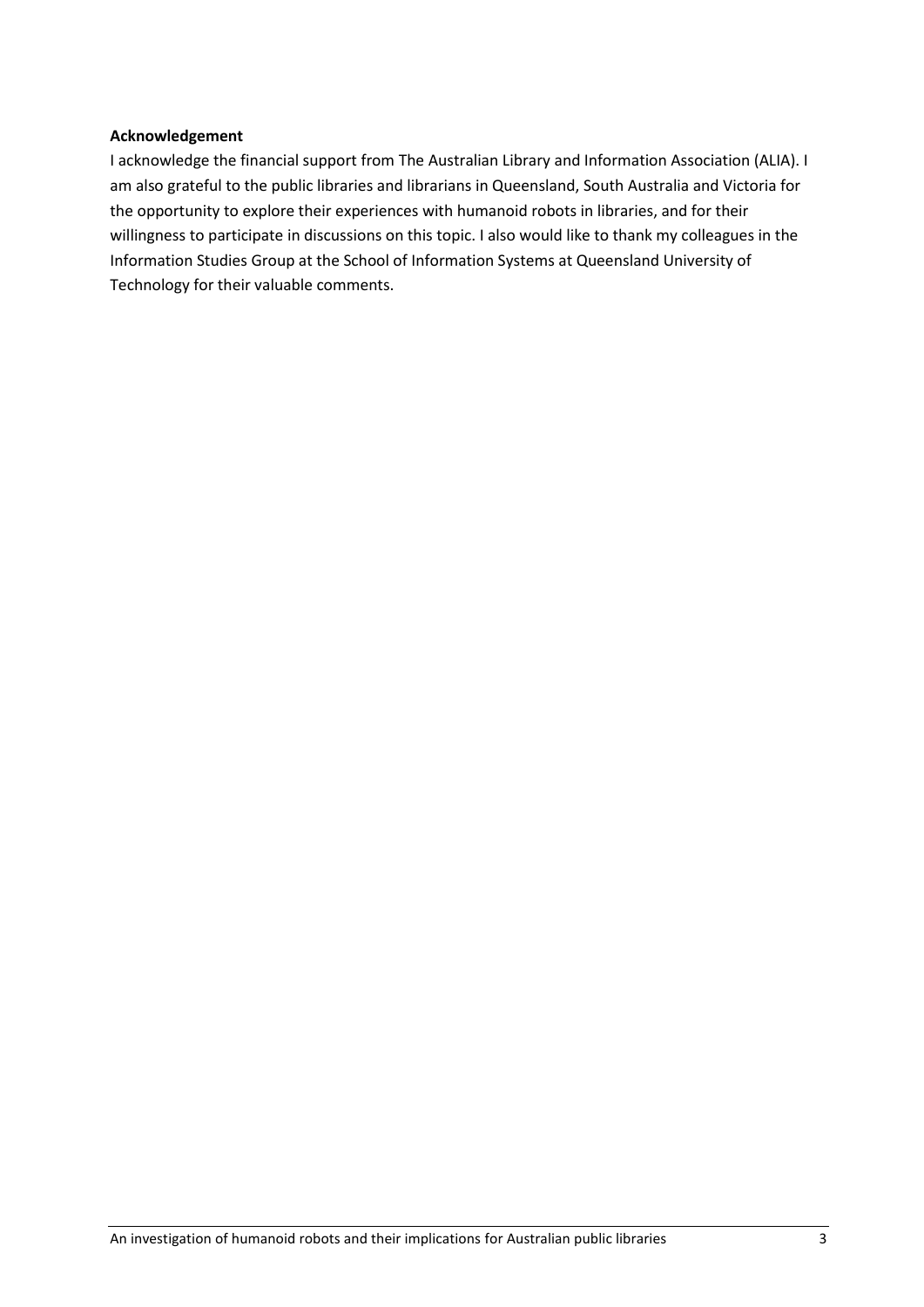# TABLE OF CONTENTS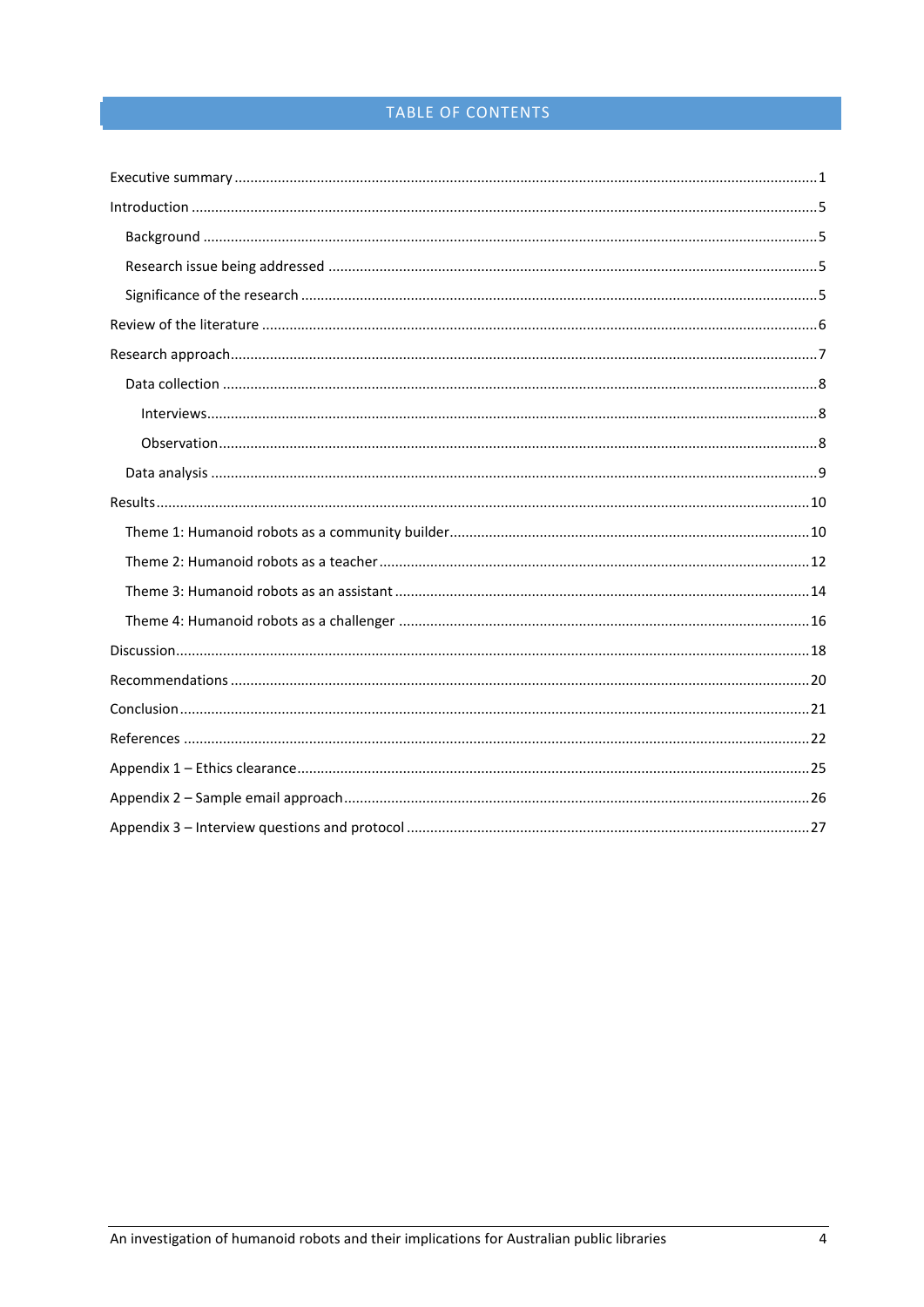# <span id="page-5-0"></span>INTRODUCTION

#### <span id="page-5-1"></span>BACKGROUND

Robots were initially utilised in industrial and factory environments in the early 1960's to carry out demanding and dangerous tasks. The development of robotics, coupled with artificial intelligence have made robots smarter, more human-like, more flexible and friendlier to humans. These robots are known as 'humanoid robots' or 'social robot' as they have the ability to work in social environments. Their topology, structure, and physical properties resemble the human body [\(Yamane & Murai, 2019\)](#page-24-0). Pepper and NAO, for instance, are two examples of humanoid robots. According to their producer, "NAO is a bipedal robot with pleasantly rounded features" and Pepper is "able to recognise faces and basic human emotions. Pepper has no trouble in perceiving his environment and entering into a conversation when he sees a person" [\(SoftBank Robotics, 2019, para. 1\)](#page-24-1).

Humanoid robots have been found in library and information settings [\(American Library Association,](#page-22-1)  [2015\)](#page-22-1), as Australian libraries have adopted such disruptive technologies in the last few years. The State Library of Queensland introduced the "State Library's Technology Trendsetters" program in 2015 enabling council libraries to "develop the digital literacy skills of library staff and the community" [\(State](#page-24-2)  [Library of Queensland, 2015, para. 3\)](#page-24-2). This innovative program has put emerging technologies into practice. Noosa Library, "the first Australian Public Library Service to deliver a program using state-ofthe-art robotics technology" [\(Noosa Library Service, 2016, para. 6\)](#page-23-0), purchased a NAO robot to facilitate its STEM (Science, Technology, Engineering and Mathematics) program. Libraries in Victoria, New South Wales, and the Northern Territory have also started to embrace this emerging trend [\(Alice](#page-22-2)  [Springs Town Council, 2017;](#page-22-2) [Geelong Regional Libraries, 2016;](#page-23-1) [Regional Council Tamworth, 2016\)](#page-23-2).

# <span id="page-5-2"></span>RESEARCH ISSUE BEING ADDRESSED

Although humanoid robots have only been around in Australian libraries for the past few years, they are playing an increasingly significant role in libraries and information practice [\(Tatham, 2016\)](#page-24-3). They have carried out the task of librarians and supported them to deliver a range of programs and services. While the phenomenon is prevailing in the profession [\(Graham, 2016\)](#page-23-3), discussion often occurs only on social media, and the impact of robots on libraries, librarians and patrons has not been empirically researched. The implications for current and future information practice have remained largely unknown. This research therefore aims to answer these questions by exploring the views of librarians who are directly involved in designing and running library programs and services using humanoid robots. It investigates the role robots play in the daily activities of librarians and library clients. In short, this research aims to respond to the following question: *What is the impact of humanoid robots on Australian libraries?*

# <span id="page-5-3"></span>SIGNIFICANCE OF THE RESEARCH

The research project has several benefits. From a personal perspective, it advances the knowledge and skills of the researcher in the area and informs his teaching practice. In particular, it develops the researcher's expertise in teaching emerging technologies for information practice, which provides students and practitioners with opportunities to engage and experience the latest technologies, such as mobile technologies, robotics and artificial intelligence, augmented reality, virtual reality, and their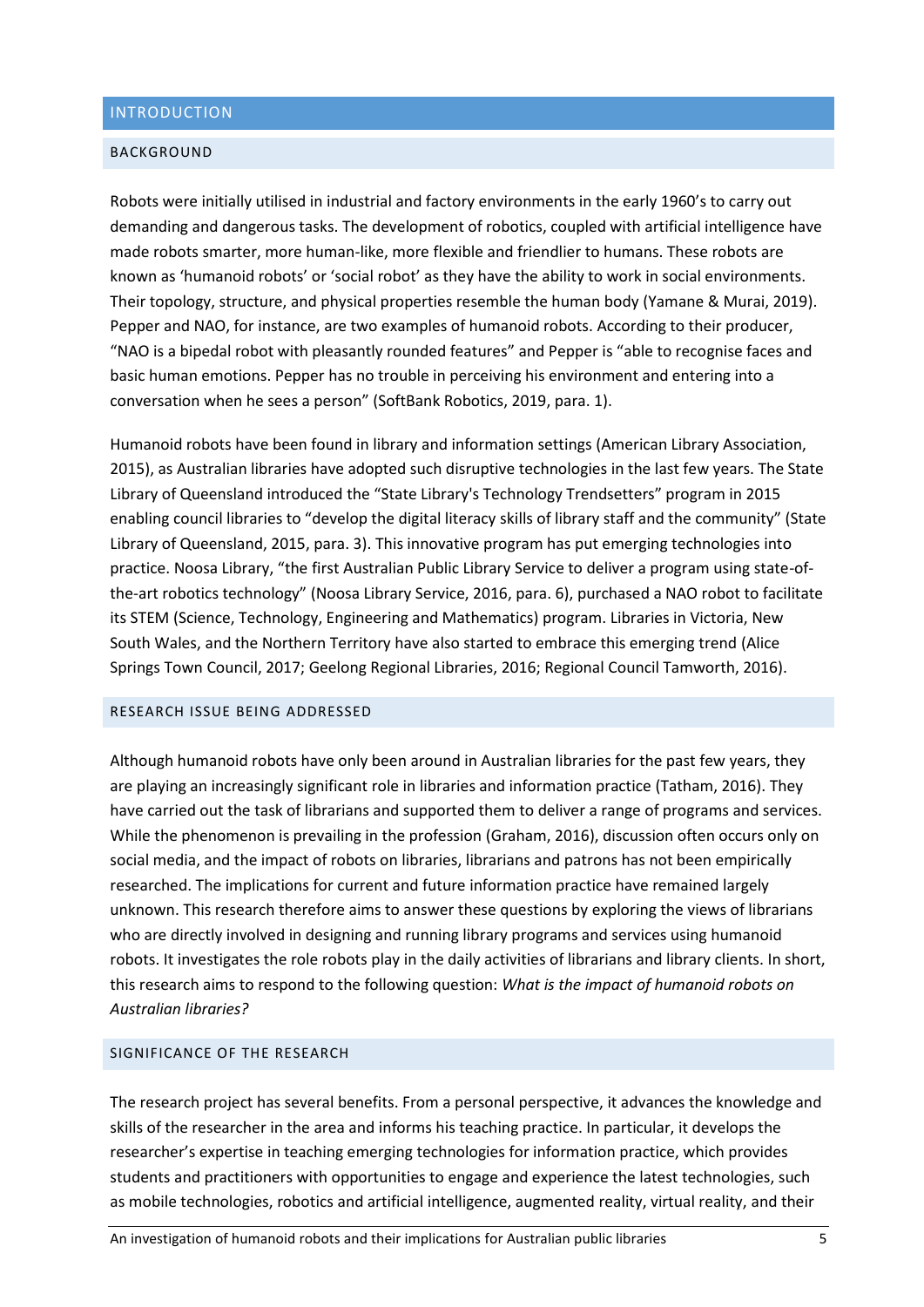implications in library and information settings. The research provides insights into his teaching, and in turn, will have a positive impact on Library and Information Science student learning. The project will also add to and expand the researcher's research agenda, which has a focus on technologies, people, and information.

At the institutional level, the research provides the researcher's university, i.e., Queensland University of Technology (QUT) with a better understanding of the impact of humanoid robots in a community setting. Particularly, it contributes to the QUT robotics centre's research strategy and direction that focus on the sustainable wellbeing of people and the environments they live in. The project also informs the research agenda of the QUT's Information Studies Group. As group members have an interest in teaching and researching areas such as robots, artificial intelligence, ethics, and information literacy, this research enables them to further enhance their teaching practice and inform new projects in these areas.

The research also contributes to not only the general knowledge of the library and information sector, and its outcomes are beneficial to a wide range of stakeholders. It provides librarians across Australia a deeper understanding of the way in which humanoid robots affect their duties and operations so that librarians can tailor programs and services to improve customers' experiences in public libraries. In turn, library clients and the wider community will benefit from the innovation and enhancement of library services.

# <span id="page-6-0"></span>REVIEW OF THE LITERATURE

Robots were predicted to "have the single greatest impact on an organisation's strategic planning" [\(Gartner, 2016, para. 4\)](#page-22-3). Such a prediction is based on the fact that social robots can undertake social human-robot interactions [\(Yan, Ang, & Poo, 2014;](#page-24-4) [Young et al., 2011\)](#page-24-5). According to Bartneck and Forlizzi [\(2004\)](#page-22-4), to socialise and have influence, social robots need attributes such as form (the appearance or friendliness of the robot), modality (the ability to communicate in different channels e.g. the visual, auditory, haptic, olfactory and even gustatory channels), social norms (the exhibition of reciprocal social norms), autonomy (the technological capabilities to act on behalf of humans without direct input from humans), and interactivity (the potential to exhibit causal behaviour or to respond in reaction to interaction with a human). These properties inform not only the design but also the implementation, use, and evaluation of social robots in community settings.

In practice, robots have been present in a range of professions. In health care, for example, social robots are used as a personal assistant and carer of the elderly because they are able to converse and interact with humans and can contribute to "the health and psycho-logical well-being of the elderly" [\(Broekens, Heerink, & Rosendal, 2009, p. 1\)](#page-22-5). In education, humanoid robots support learners in various learning activities [\(Belpaeme, Kennedy, Ramachandran, Scassellati, & Tanaka, 2018\)](#page-22-6). They can motivate and support primary school children in reading [\(RoboticLab, 2019\)](#page-23-4), developing their language and communication skills and improving their social-emotional learning experiences [\(Chang, Lee, Chao,](#page-22-7)  [Wang, & Chen, 2010;](#page-22-7) [Crompton, Gregory, & Burke, 2018\)](#page-22-8). Humanoid robots are also used as research tools in areas such as biomechanics [\(Li & Wu, 2013;](#page-23-5) [Perico et al., 2018\)](#page-23-6) and neuroscience [\(Kinouchi &](#page-23-7)  [Mackin, 2018\)](#page-23-7).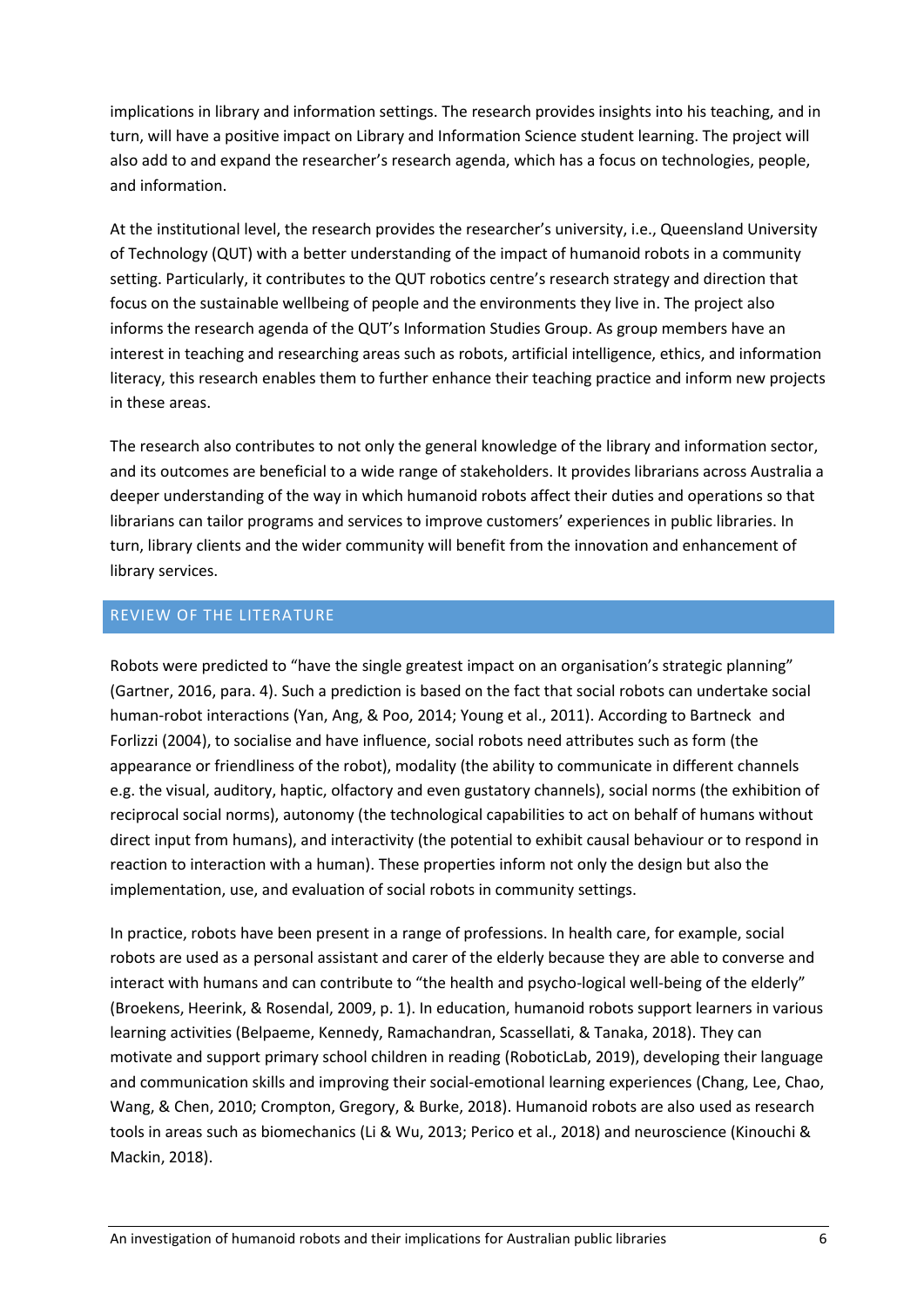In the library and information practice, humanoid robots take on different tasks. They are used in libraries to help with shelving and maintaining collections [\(Blakemore, 2016\)](#page-22-9), conducting library tours [\(Gartner, 2016\)](#page-22-3), and circulation [\(Lin, Yueh, Wu, & Fu, 2014\)](#page-23-8). They can help young patrons in school libraries in developing their communication, learning, and problem-solving skills and creativity [\(I Love](#page-23-9)  [Libraries, 2016\)](#page-23-9). They also teach public library users basic computer programming and robotics skills [\(Farrukh, 2014;](#page-22-10) [Pena, 2018;](#page-23-10) [Schaffhauser, 2019\)](#page-24-6). Such social robots can also support in providing storytelling sessions thanks to their friendly appearance and ability to converse with clients [\(Mackay](#page-23-11)  [Regional Council, 2017\)](#page-23-11). Due to having features such as arms, hands, and eyes, they can use body language, dance, play games, and share historical stories with library-goers. For these reasons, humanoid robots are even referred to as "a new library staff member" [\(Tatham, 2016, para. 2\)](#page-24-3).

With regard to the future of humanoid robots in libraries, researchers and practitioners are concerned about whether these type of robots will have a negative impact on libraries and whether they will shape libraries and replace human librarians [\(Tay, 2019\)](#page-24-7). There is a fear that the robots will eliminate the relationship between people and information, librarians and the public community [\(Bourg, 2017;](#page-22-11) [Cockshott & Renaud, 2016\)](#page-22-12) and dominate our daily lives because of their ability to outperform humans in different areas [\(Kim, 2015\)](#page-23-12). On the contrary, robots are believed to be promising to library services [\(Yao, Zhang, & Chen, 2015\)](#page-24-8). Though predicting the future of humanoid robots in libraries is not an easy job, Calvert [\(2017\)](#page-22-13) asserts that "if computers, robots, whatever we call them, become more efficient, more effective, and (tellingly) cheaper, than humans, it is inevitable that they will begin to do some library work instead of us" (p. 171). Importantly, the librarian must be a leader in order to shape this change in a positive way because "an important part of leadership is not just responding to changes, but actually getting in front of those changes when we can" [\(Bourg, 2017, para. 14\)](#page-22-11).

# <span id="page-7-0"></span>RESEARCH APPROACH

This study adopted a qualitative research approach. Qualitative research attempts to understand and make sense of phenomena from the participant's perspective. The researcher can approach the phenomenon from an interpretive and critical stance [\(Merriam, 1998\)](#page-23-13). The qualitative approach is an enquiry process of understanding a social or human problem, based on building a complex, holistic picture, formed with words, reporting detailed views of informants, and conducted in a natural setting [\(Creswell, 2003\)](#page-22-14). It focuses on a participant's knowledge, emotions, and feelings, and therefore, is suitable to discover the meaning or the nature of their "lived experiences" [\(Strauss & Corbin, 1998, p.](#page-24-9)  [11\)](#page-24-9).

The use of qualitative research approach in this study enabled the researcher to explore the influence of humanoid robots on Australian public libraries from the stakeholders' perspective, i.e. librarians and library customers. Thus, it allows the researcher to "enter into the world of participants, to see the world from their perspective and in doing so, make discoveries that will contribute to the development of empirical knowledge" [\(Corbin & Strauss, 2008, p. 16\)](#page-22-15). It enables the researcher to deeply interact with and participate in data collection to exploit the intangible knowledge and lived experience that is not always documented and available in physical formats [\(Strauss & Corbin, 1998\)](#page-24-9).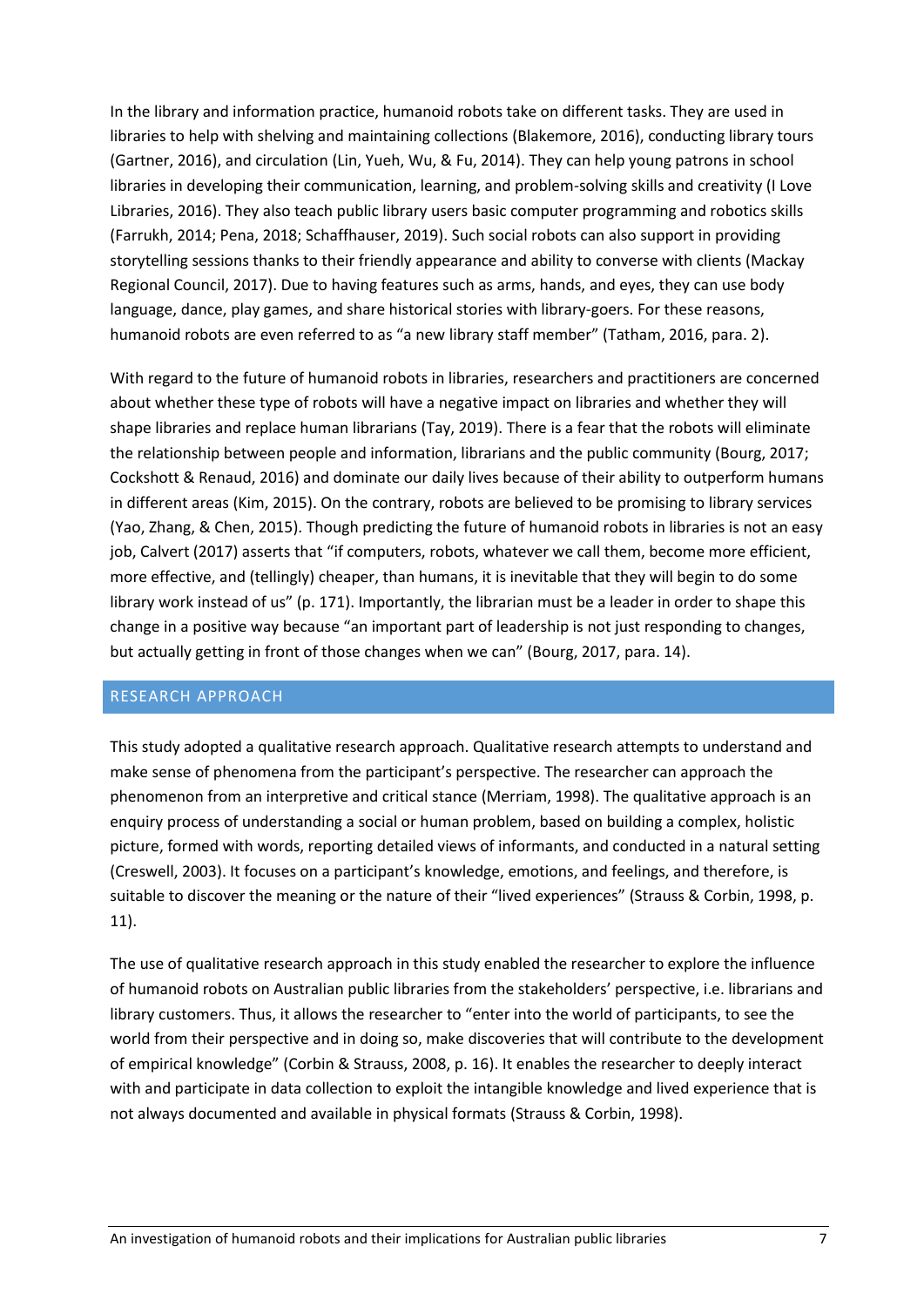#### <span id="page-8-0"></span>DATA COLLECTION

To gain multiple perspectives, data collection for this research included individual interviews with librarians and observations of humanoid robot events in libraries. Ethical clearance was gained from Queensland University of Technology for data collection activities (See details in Appendix 1).

#### <span id="page-8-1"></span>INTERVIEWS

Research participants were librarians in public libraries across Australia. The researcher did an initial review of literature and an environmental scan to identify public libraries in Australia that had already deployed humanoid robot programs and services. A convenient sampling approach was used. An individual invitation email was sent to each library manager, digital learning coordinator and/or people who were responsible for the developing and running such a humanoid robot program to invite them to participate in the research (see details in Appendix 2). Gender balance or representativeness of the research population is not the concern of a qualitative study provided that participants are information-rich informants [\(Strauss & Corbin, 1998\)](#page-24-9). Ten librarians in public libraries in Queensland, South Australia and Victoria, including one male and nine females were recruited. Their experience with the humanoid robots ranged from several months to three years.

Ten in-depth individual interviews were conducted with the accepted librarians, taking place either face-to-face, online, or via telephone. The length of each interview was between 35 and 50 minutes. All interviews were audio recorded and transcribed. The interviews were conducted in a conversational manner using a semi-structured set of questions. The following questions are indicative of the ones asked during the interview rather than an exhaustive list of interview questions (See details in Appendix 3):

- Can you tell me about the way your library uses humanoid robots in designing and delivering library programs and services?
- What have been the key achievements in using the humanoid robots for your library?

The main purpose of these open-ended questions is to learn about the experience of librarians. The questions encourage them to share their opinions about the humanoid robot-based programs and services and stimulate them to talk about their perception and expectation of the robots in the current and future library. Apart from the main questions, probing questions such as, "Can you tell me more about it?" or "Can you give me an example?" were also used to seek further explanation or to add details to an issue of interest.

#### <span id="page-8-2"></span>OBSERVATION

A non-participant observation approach was used to understand librarians and library users experience of humanoid robots in libraries. This additional data collection method can offer a more nuanced and dynamic appreciation of situations that cannot be easily captured through other methods [\(Liu &](#page-23-14)  [Maitlis, 2010\)](#page-23-14). The selection of library sites and events for observation was dependent on the availability of the humanoid robot programs that libraries offered during the data collection period between August and December 2018.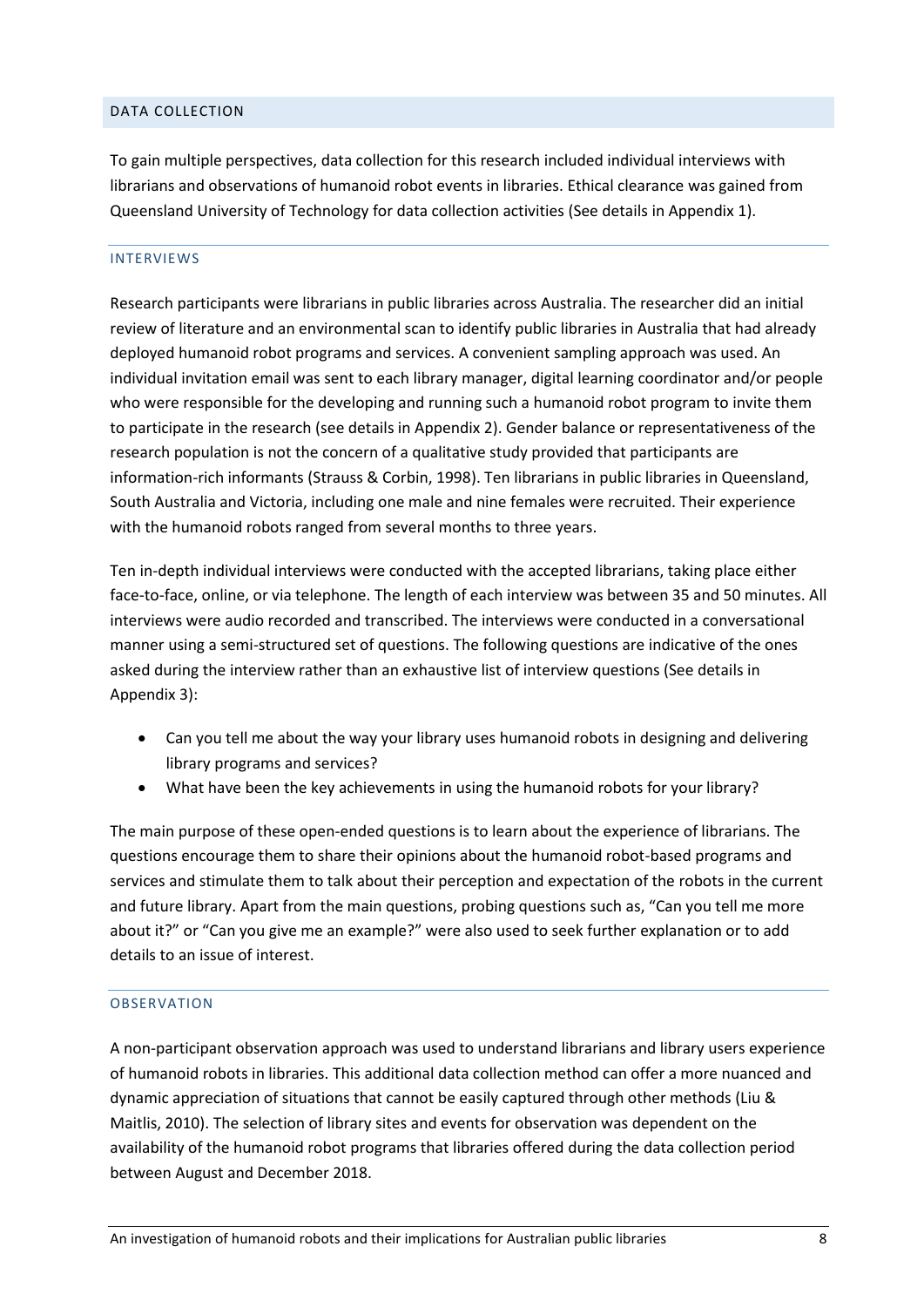Five events at five libraries were selected for observation. They included informal sessions (i.e. drop-in and interact with humanoid robots), which were open to the general public, and training classes (i.e., coding with NAO) which are open to teenagers and requires attendees to enroll in advance. The open event attendants reflected a diverse population, including children and their families, adults, and the elderly. The training events included teenagers aged between 10 and 14, who were either native or English as a Second Language speakers. The researcher was part of the crowd in each event and in the role of a general public member or a parent/care-giver accompanying a teen. He observed the events from a sufficient distance by watching participants interacting with the robots and the accompanying librarians. A notebook and pen were used to record detailed notes of relevant activities within the events. Observations were generally guided by the following [\(Silverman, 2006\)](#page-24-10)'s questions:

- What are people doing? What are they trying to accomplish?
- How exactly do they do this?
- How do people characterise and understand what is going on?
- What assumptions do they make?
- Analytic questions: What do I see going on here? What did I learn from these notes? Why did I include them?

These questions enabled the researcher to direct the focus on people who watched and interacted with the robots. They helped capture the reactions, emotions and feelings of the participants and therefore provide insights into the role and impact of humanoid robots in libraries.

# <span id="page-9-0"></span>DATA ANALYSIS

Interview transcripts and field notes were thematically analysed. This analysis process was mainly guided by Braun and Clarke [\(2006\)](#page-22-16) in combination with the use of a constant comparison technique, a data analysis technique commonly used in grounded theory [\(Strauss & Corbin, 1998\)](#page-24-9). Three main types of comparisons were made, including one piece of data to another (or incident to incident), concept to incident, and concept to concept. Such comparisons generated a list of concepts (codes), which were repeatedly validated against the data and other concepts. Rather than developing a theory, the use of this comparison technique in this research aims to "stimulate thought that leads to both descriptive and explanatory" themes [\(Lincoln & Guba, 1985, p. 334\)](#page-23-15). Specifically, the following main steps were carried out:

- (1) Preparation: Reading transcripts/field notes and noting down initial main ideas.
- (2) Coding: breaking down and examining transcripts/field notes; generating codes (concepts) and collating excerpts relevant to each code.
- (3) Themes identification: collating and sorting codes (similar codes were grouped to establish potential themes; gathering all excerpts relevant to each potential theme.
- (4) Reviewing and defining themes: checking if each theme represents ideas in the relevant coded excerpts; refining and naming themes.
- (5) Interpreting and reporting: interpreting themes, giving examples, and writing the report.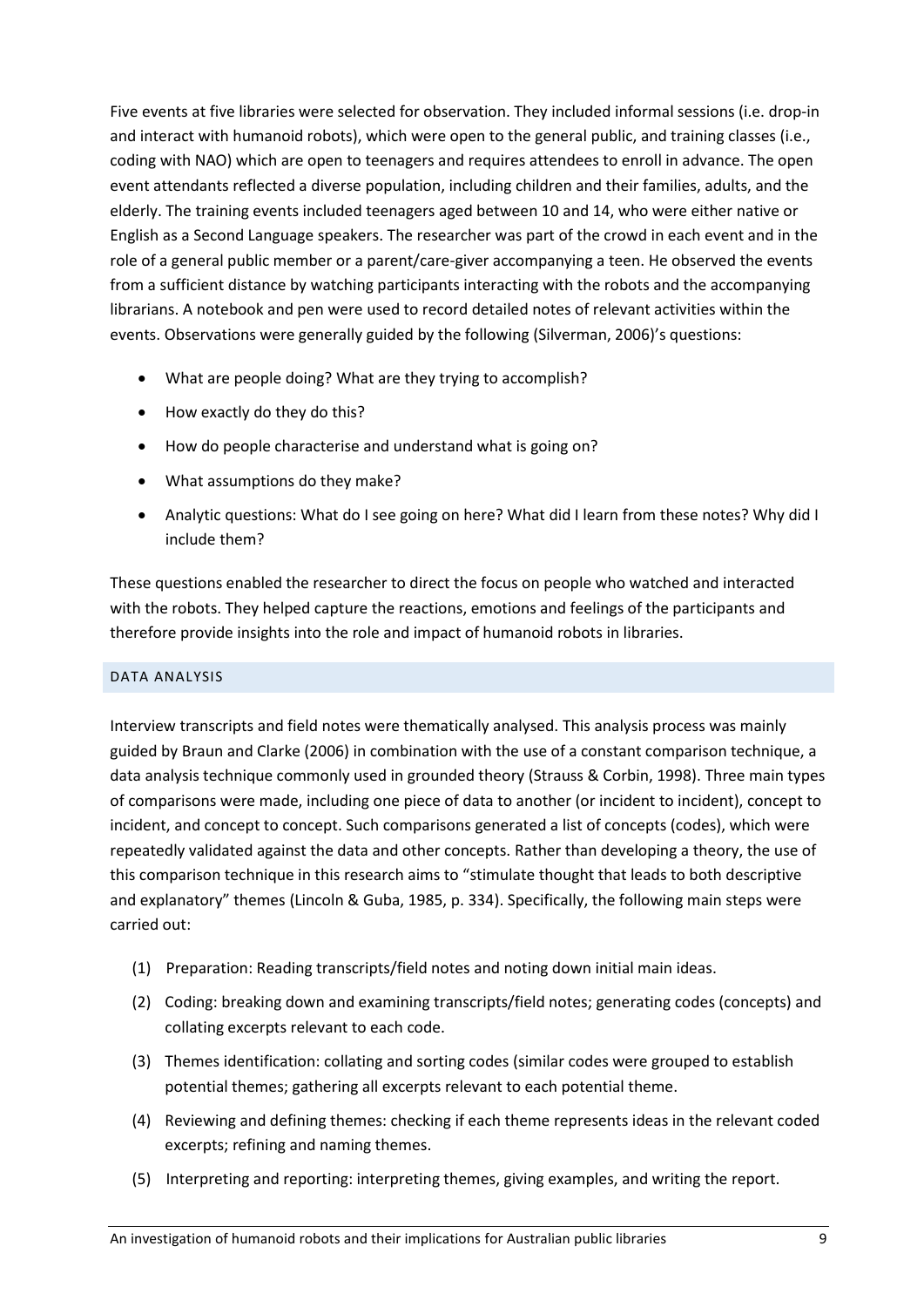Steps (1) and (2) were first done on paper and then transferred to a computer using a software program named MAXQDA version 10. The software helped organise, manage, extract, and present data, which were the focus of steps (3), (4), and (5).

# <span id="page-10-0"></span>RESULTS

This section describes four themes that were revealed during the data analysis process. These themes appeared frequently in the data, meaning that in most, if not all cases, there were indicators pointing to the themes. They reflect the experiences and general observations of participants. Accordingly, humanoid robots in Australian public libraries were viewed as (1) a community builder, (2) a teacher, (3) an assistant, and (4) a challenger. These four themes are delineated below. Selected excerpts from interviews (abbreviated as 'int.') and observation notes (abbreviated as 'obs.') supporting each theme are also included to illustrate the point being made.

# <span id="page-10-1"></span>THEME 1: HUMANOID ROBOTS AS A COMMUNITY BUILDER

This theme describes the way in which humanoid robots in Australian public libraries helped develop the library community. Humanoid robots are used to make libraries more appealing to the general public. A range of activities were designed using said robots to attract people, entertain them and encourage them to join the library community.

# **Appealing to people**

Drawing people to libraries was the main purpose of humanoid robots. *"We do try to do drop-in sessions at a time when we expect to bring people to the library so that we maximise people potential expose to that program" (int.1). "Our sessions, especially drop-in sessions are open to the whole community" (int. 2).* 

The humanoid robot programs were intended to reach the widest audience possible. Libraries scheduled and advertised the sessions in advance, so people could be notified beforehand in order to come along to one of the sessions and engage with the robots. *"Drop-in sessions were often placed next to the entry or in the main part of the library rather than in a meeting room, so people can easily hear the robot and see something going on and they come closer and engage" (obs. 1).* 

Libraries also actively encouraged people to engage with libraries through outreach programs. One librarian stated, *"we aim at every age group from the outreach mobile libraries and take it [the robot] out to remote communities" (int. 5).* Another librarian talked about an activity that they did as part of their outreach program, *"we took a NAO to a primary school last year and spoke with the children in the assembly where NAO did Gangnam style and all children in the hall danced, which was really good" (int. 7).* 

Robots like this made sessions appealing to all ages and is the reason why people want to engage with it. The researcher observed that *"there are a lot of children in the library, and their parents may think that the robot sessions are only aimed towards kids. However, they are directed at not only children with their families, but also adults and the elderly. People are interested far more than just what is demonstrated engage with the robot. They asked questions on how the robot functions, and what programming language was used to program it, and whether the robot is equipped with artificial*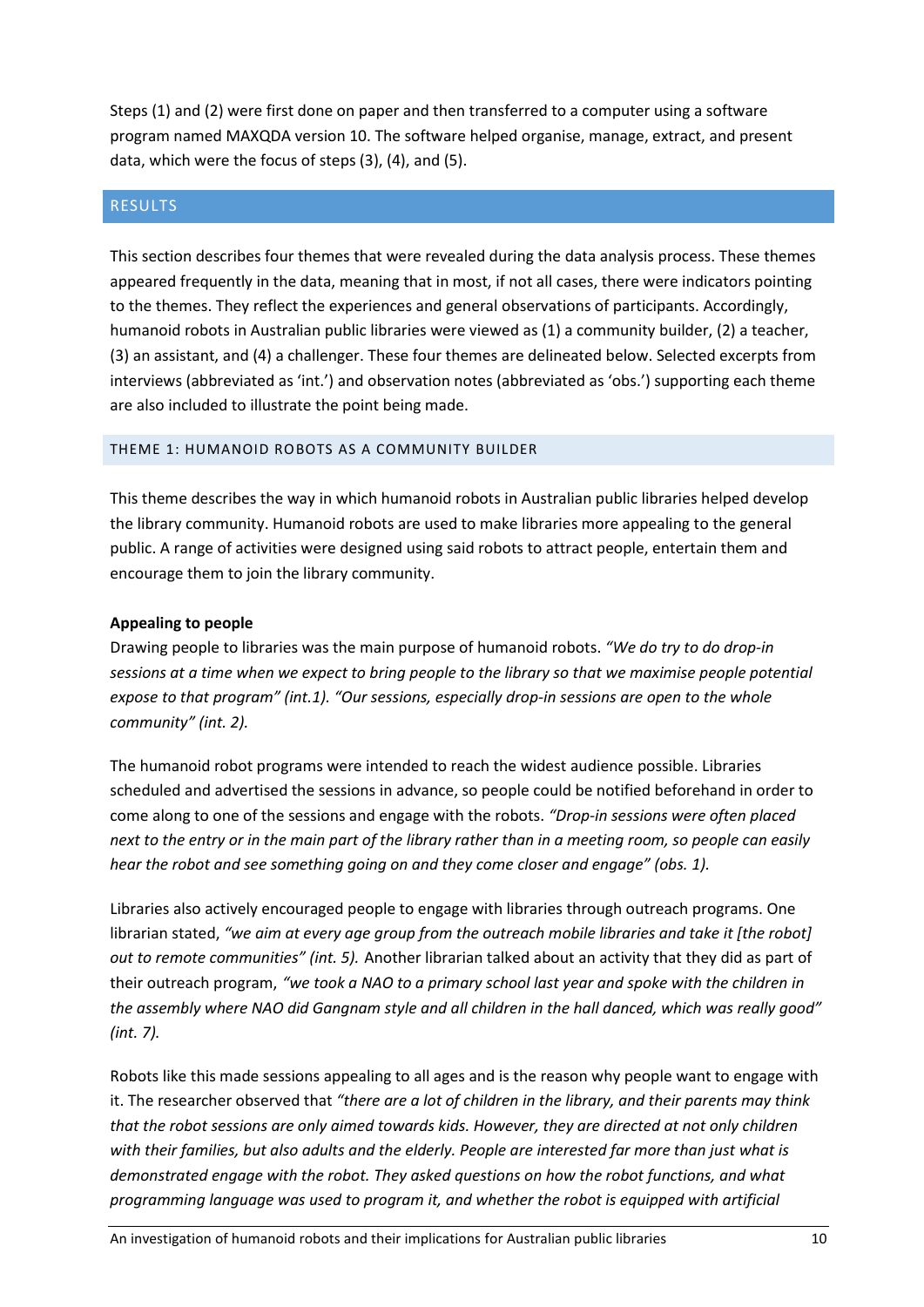*intelligence" (obs. 1).* A librarian asserted, *"we don't exclude any demographics. We don't think it is for only children. It is really technology for everyone and we really want to reach everyone (int. 1).*

# **Entertaining people**

Libraries created entertaining sessions for the community thanks to special features of humanoid robots. They can carry out a range of physical movements, sense the environment and respond to it. A librarian revealed the abilities of NAO (a specific humanoid robot) and how her library used it: *"He can walk forward and backward, can introduce himself, do some animated safe movements. He plays guitar, do some Taichi moves. We would demonstrate speech recognition, so we would ask NAO some questions and get some responses. We also do some dances" (int. 7).* 

People appreciated the robots' friendly appearance, its mobility and its interactive abilities. The use of humanoid robots is also entertaining. This is a note taken during a Pepper robot session in a school holiday, which says: *"Children and their parents were standing in front of the Pepper robot seeing the performance. The robot played the sounds of animals and asked the audience to guess and say the name of animals" (obs. 4).* The robot was also able to introduce authors, tell stories and play simple games with the audience. *"We have NAO programmed to tell stories. We have points in the stories where we have NAO responded. For example, NAO is telling stories such as Three Little Pigs and he will face and ask what is the next. What will the next Pig build, a house shadow? Some audience come forward to respond. It doesn't have too much knowledge, but they can trace recognition and ask someone to point the correct answer. We pre-programmed NAO to respond to even incorrect answers (int. 1).*

People also find it amusing to exercise with the robots. "*People enjoyed seeing the robot physical. They can sit down and stand up and lay down and can do Taichi. That kind of movement is really powerful for people to see because they know how their own bodies move and see the robot doing the same thing. It is very exciting (int. 2).* A librarian concluded that *"the best thing about having NAO is the crowd pleasure. It is a lot of fun" (int. 6).*

# **Connecting and empowering people**

Humanoid robots helped change people's opinion on libraries. *"You probably hear that the public library is quiet, and if you don't read there is no reason for coming to the library. Probably Pepper is attracting the dynamic. People tend to be motivated in attending it because the robot is there. It is shaping the idea of what the public library is" (int. 3).* Another librarian added that *"they [humanoid robots] present movements, they present community hub, technologies – such a beautiful representation of moving forward or not staying stagnant" (int. 10).*

As people see the dynamic of public libraries, they come and participate in common activities such as programming with robots and meeting/interacting with them. A librarian discussed a strategy to bring technologies to life: "*We already had a range of programming and coding robotics including robots and the Dash and Dot robot. But we wanted to get a NAO robot specifically because it is a humanoid robot and we wanted to start normalising humanoid robots in the community" (int. 8).* 

The more people are aware of emerging technologies and their role in their daily lives, the more accepting and knowledgeable they are of them. In a plenary session with humanoid robots, it was observed that *"not only children enjoyed the robot, but their parents and the elderly also had a lot of*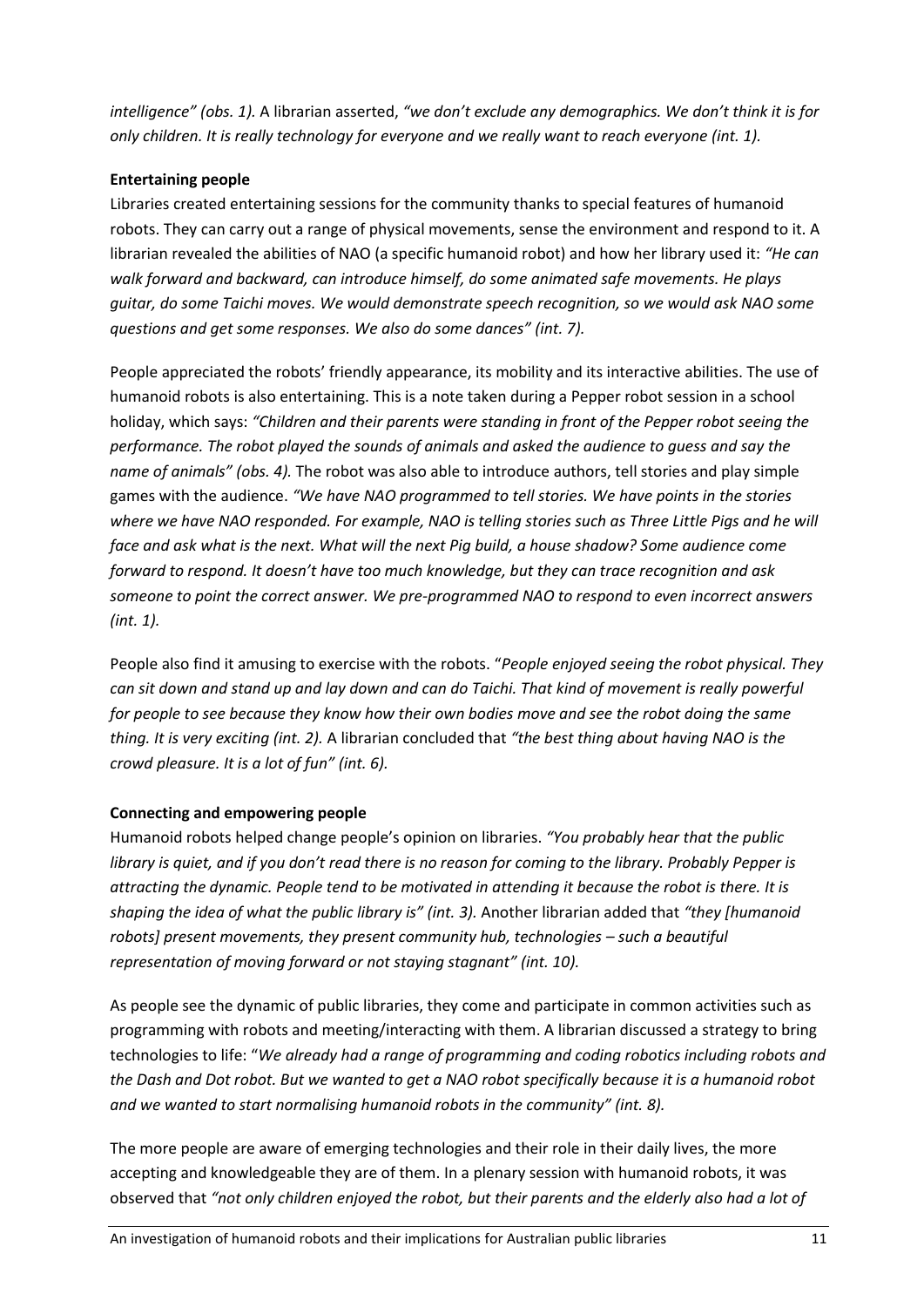*questions about the mechanics of the robot, the language used to program the robot, and the robot's intelligence. People appeared to be confident and eager to know more. The librarian quickly showed them the code that was produced for the session and explained it to them. People were also introduced to a range of programs related to humanoid robots and new technologies that may be of interest to them and their family members" (obs. 5).* Activities like this helped increase the level of understanding among the community so that they can be more independent in dealing with new technologies and take advantage of it for their daily activities.

# <span id="page-12-0"></span>THEME 2: HUMANOID ROBOTS AS A TEACHER

This theme portrays the educational impact of humanoid robots in Australian public libraries. Participants reported that their libraries used humanoid robots to develop people's understanding of new and emerging technologies. They stimulated people's thinking about technology and its potential in the future. They also enabled people with special needs to learn more effectively.

# **Educating people**

Libraries wanted to give its visitors opportunities to be exposed to technologies as much as possible through the use of humanoid robots. A participant explained: *"We wanted to normalise the use of the robot in libraries for the whole community" (int. 8).* Another participant detailed: *"We know that children and young adults will soon have robotics as part of their working lives, so it is a responsibility to make sure that all children have opportunities to interact with robots in a number of programs, using different types of robots to keep up with a range of skills, and a range of coding opportunities that we offer. That is really about giving people opportunity to see what its potential is and see what it is" (int. 7).*

People can take part in such an education program in a formal or informal way. They can either enrol in a coding class with robots and learn with other people, or drop into an informal session and interact with the robot instead. Acting as a facilitator in a coding-with-humanoid robot session, a librarian stated that "it is not just about a formal learning process. We deliver classes in our program using a *Python based Choregraphe software for small groups of kids. But more than, that we want to see the robot in action in the library, being able to interact with and really, I suppose to get that idea where technology may head in the future" (int. 2).*

Informal sessions were often scheduled and advertised to the public in advance. It was noted in an observation of one of these events in a public library that *"the session took place in a large area leading from the library's main entrance. There were about 30 attendees, including families with kids, young adults, adults and elders. The robot performed a variety of tasks such as moving left, right, forward and backward, playing guitar, doing Taichi and lying down and sleeping. After a while, the librarian explained the robot's body parts, which lead to a discussion" (obs. 3).*

# **Stimulating desire to learn**

Humanoid robots stimulate a desire to learn. Learning to code, for example, is often viewed as a challenge. However, the creative use of robots can make the process easier. A librarian explained the strategy of doing this like so: *"we run a small group workshop for programming the robot and they are for kids 9-12. We have 10 kids and we have both robots at the session, and the kids work on laptops to*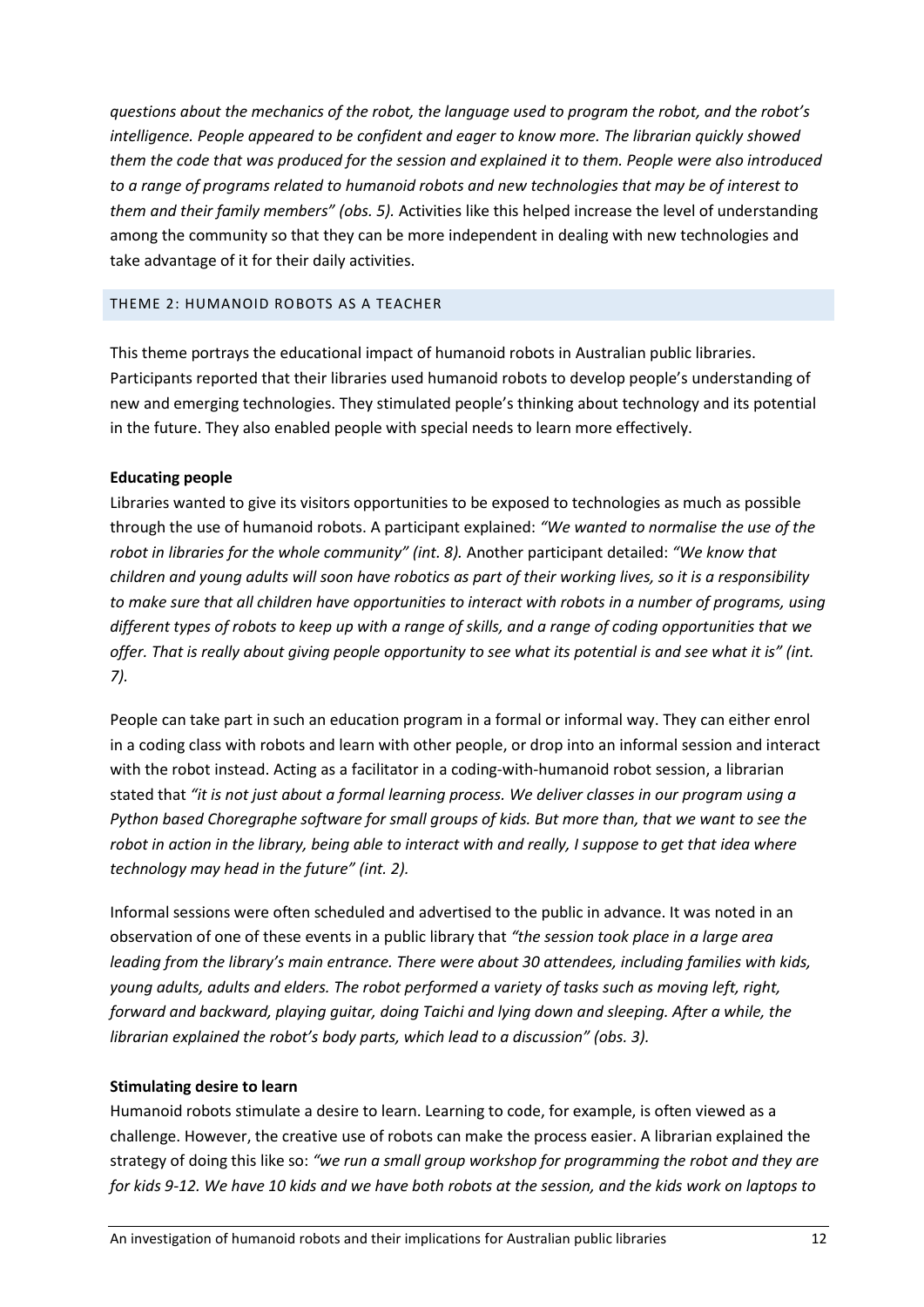*code their scripts and then upload them to the robot to see it in action. So, the benefit of that has been, I guess, the ability for kids to learn good coding skills, from doing it from scratch to actually seeing the program in action. You know, the physical humanoid robot has been a very effective way to stimulate their learning desire" (int. 8).*

The robots also stimulated people's curiosity. It was observed in a session that *"library customers did not seem to be interested in the robot sessions, as few people attended them at the beginning. However, after the robot's demonstrations, people started to come and join the sessions" (obs. 2).* A librarian facilitating one of these sessions revealed that *"there are people who are really impressed and have a next level of interest and we might have a quick look at the software and show them what Choreograph [the programming language used to control the NAO robot] looks like so they have a simple overview. They really have a next level of interest" (int. 1).*

Noticeably, people considered learning with robots as a lot of fun. They learned by playing with something new. When talking about this method of teaching and learning, participants regularly used words such as *"interactive learning" (int. 2), "deep learning experience" (int. 6),* and *"learn and have fun" (int. 10).* When comparing features and functions of the humanoid robots and Siri (a virtual assistant integrated into iOS devices which uses voice recognition and natural-language abilities to communicate with humans), a librarian affirmed *"when we first got the NAO robot people won't be using Siri" (int. 7)* because NAO is more visual, interactive and friendly.

# **Motivating people**

Humanoid robots inspire people to learn. A librarian enthusiastically stated that *"the robot made kids more confident, so they love it and want to interact with it" (int. 5).* This leads to a new learning experience because *"many participants speak a second language and they have great fun practising English with Pepper. But the thing is, Pepper doesn't understand their accent, so they must adjust their voice to be understood. That is probably an interesting thing about using the robot" (int. 9).*

The robots can encourage English as a Second Language students to practice their English. A librarian explained that *"because they really want to interact with the robot, but I explain that if you say 'sitz down' the robot is not going to sit down. You have to speak very clearly…So most of them become more likely to say 'sit-down'. It [the robot] actually required them to speak very clearly and they improve their English" (int. 3).*

# **Awaking potential**

A librarian explained why her library purchased a humanoid robot, saying: *"We want to have a humanoid robot because we saw a very creative way of helping kids to learn because some of them*  don't respond well to the traditional methods of learning" (int. 9). The robots are also believed to have a positive influence on autistic children. Another librarian told a story about how the robot awakened a child's learning desire:

*"There was an indigenous student in the school where my friend has been the teacher of 22 years. She takes all the kids with learning difficulties; and there is one little boy who would not interact with her. He would not stay with the timetable. He would not do anything. So, she came down to the library one afternoon and we did a personalised greeting [programmed the robot to greet him] for the little boy. You know, 'Hi Alex! how are you?' It was a lovely day. You know, 'I like to do my timetable with you',*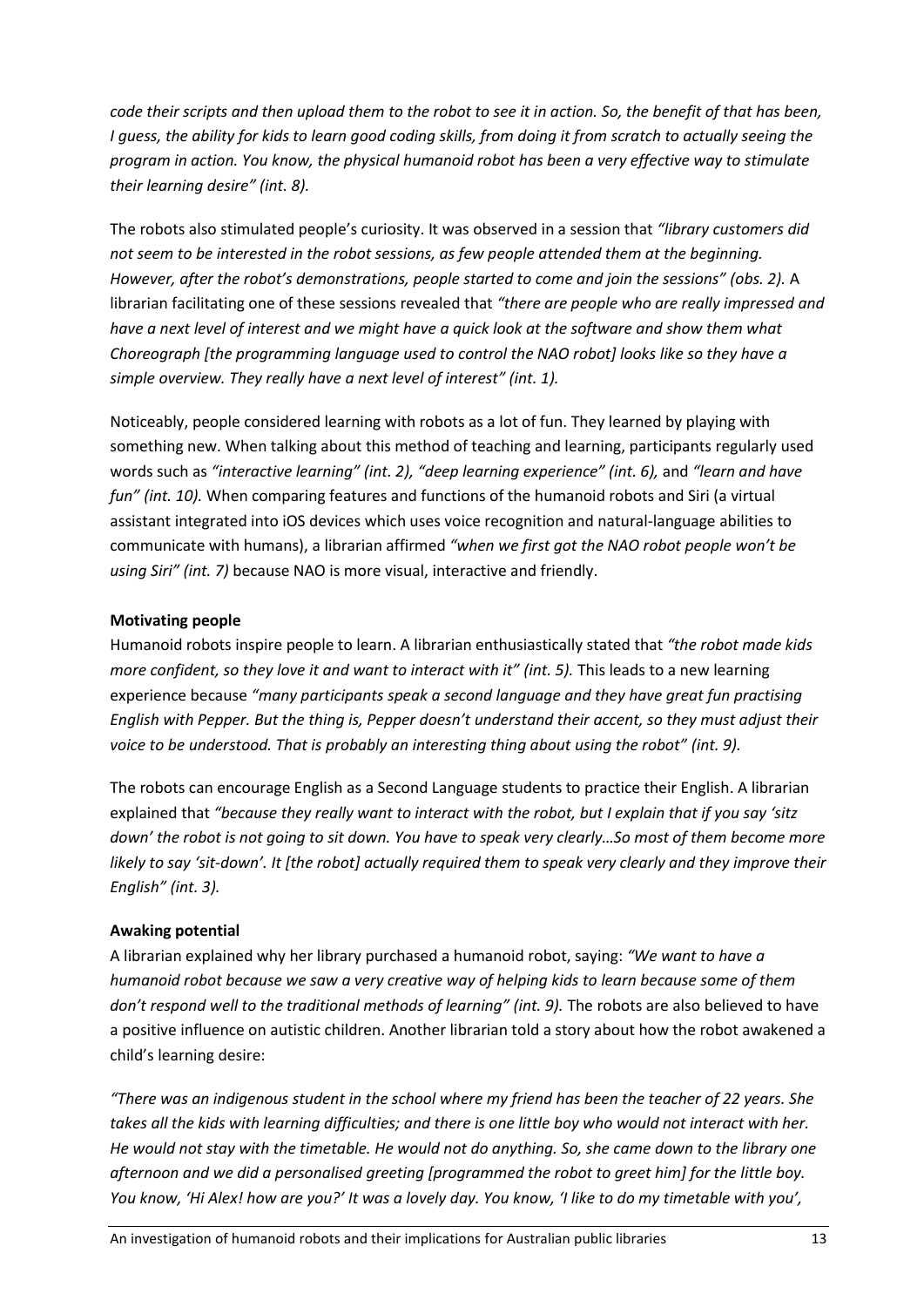*would you do this with me?' And he had no problem with interacting and doing the timetable with the robot while wouldn't do it with the teacher! You know, he didn't have that sort of confidence. He seemed to lack the confidence with the teacher, but with the robot, I don't know, he would do whatever the robot was asking him to!" (int. 3).*

In another instance, humanoid robots were also believed to have changed people's behaviours. A librarian reported an instance where she used a humanoid robot to help with a child's confidence, saying: *"There was a little autistic boy and his mum asked me to do an hour with him every Wednesday because there was a program on the robot that catered to his needs, so she brings him to the library. You know, he wouldn't talk much or interact prior, but she said that as soon as he leaves the library he is talking all the time 'why bot, why bot, why bot this, why bot that', so she was really happy with that because it made him interact more. He interacted more with the robot than he would with his parents" (int. 9).*

#### <span id="page-14-0"></span>THEME 3: HUMANOID ROBOTS AS AN ASSISTANT

This theme denotes the supportive role of humanoid robots in Australian public libraries. A collective view among participants was that while humanoid robots carried out various library activities, they were only assisting librarians rather doing the tasks on their own. However, it was also acknowledged that such robots will have a promising future in public libraries.

# **Performing basic tasks**

Humanoid robots were able to implement simple tasks in libraries. They helped build communities through assisting staff in teaching coding classes, telling stories to library visitors, and helping out with 'show and tell' sessions. It's worth noting that the robot could only perform well under the supervision and care of a human librarian, who has been quoted saying that "*it is just a basic machine" (int. 6).*  Another librarian explained the importance of human involvement, saying: *"when you look at the humanoid robot you don't necessarily take into account the human working with it. Because the bestcase scenario is that the robot is coded, put out there and it works, and it doesn't need much mentoring. But you are the centre dealing with the people. It couldn't move too fast, it couldn't do certain angle. You have to position it, so you have to make sure that people are not coming up and put their fingers in the elbow because it can react wildly" (int. 10).*

A librarian who was responsible for the operation of the robot talked about the type of tasks the robot in her library could do: *"The only thing that we use Pepper for is a little bit of entertainment. We have programmed him [the robot] with a series of activities such as reading about 3 or 4 books that we have downloaded. Picture books that we go through on his tablet and go through in sequence with him to read the book. A couple of songs and a couple of things such as animals talking about themselves" (int. 4).* It was further explained that *"it can only make decisions as to the logic that is programmed. Pepper can understand my accent, and different words or different genders would be misunderstood. I mean it makes the best guess to what you have said. It's only as good as your programming skills because it can only act how it has been instructed" (int.6).* This means that the robot could only perform supporting roles rather than control things on its own. There had to be support from a human librarian along with appropriate instructions and care whenever it was in operation.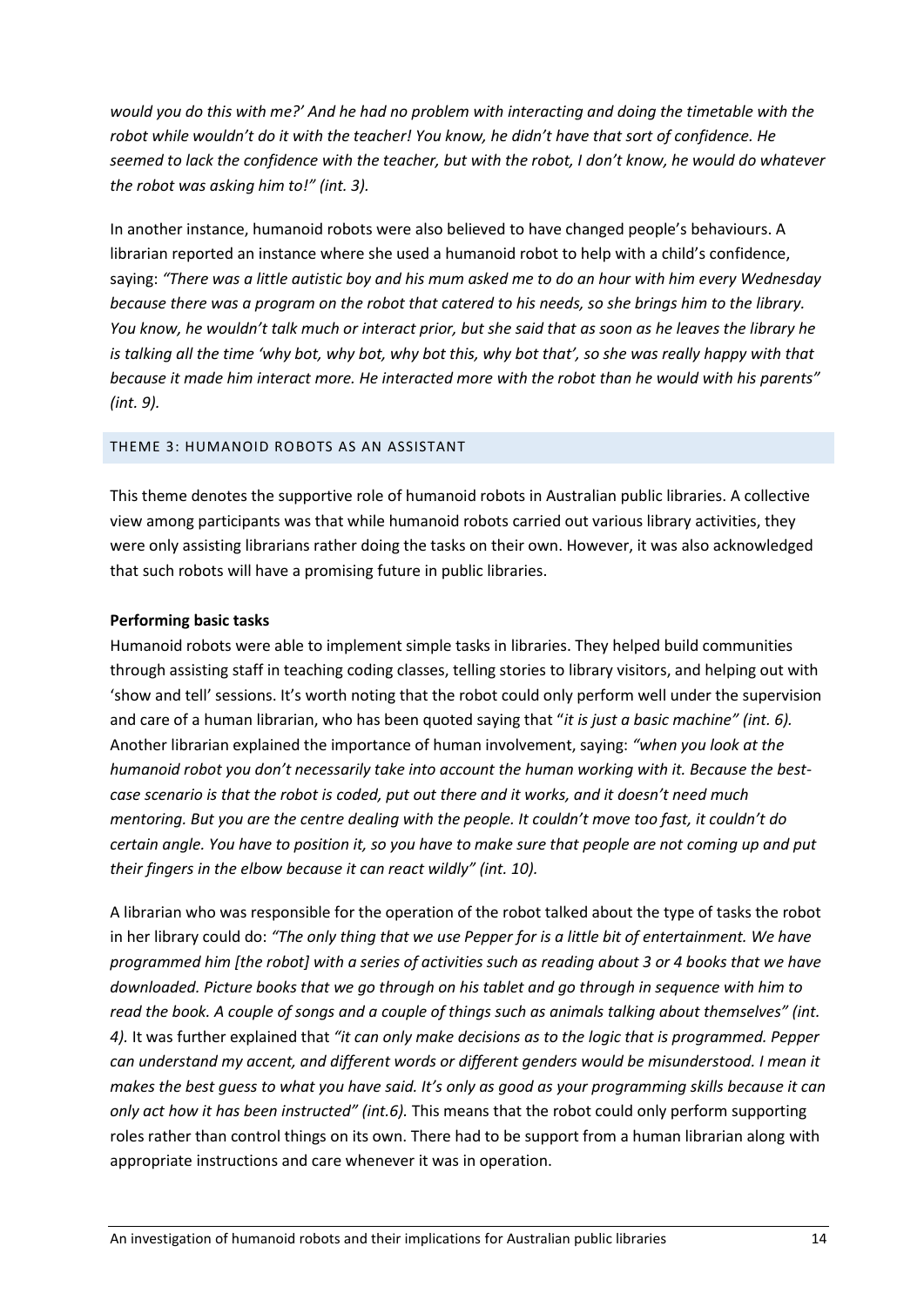# **Lacking flexibility in behaviours**

Participants shared that while humanoid robots are good as assistants, they cannot replace and outperform human librarians, the reasoning being that robots don't possess any emotions. A librarian further explained it like so: *"I see someone walking into the library, I can sort of tell if he is in a hurry, or what book he likes or something, but he [the robot] can't do things on a personal level like that. He can do what I am asking him to do, what I program him to do, but he can't see people's emotions and needs in that way" (int. 9).* Another librarian elaborated on this point: *"Because the role we provide requires so much intelligence and thoughts. Just like it can't replace the researcher because there is critical analysis" (int. 8).*

Besides the robots' lack of emotional and intellectual ability, there were also nuanced aspects that only exists in humans. A librarian clarified this as: *"it is really about human body language and signals which are so sophisticated. People [library customers] might ask something else, or they want to be supported in another way.* You *know, there is a lot of nuances in what we are doing in the public library" (int.1).*

Another aspect is that since public libraries also serve as a community hub, people come to libraries for not only information, but also for social interaction. *"Older adults in the community really like the personal touch in the library" (int. 3). "Having a humanoid robot in the library can help with something, but it would be better to have a human presence in the library" (int. 5). "The robot needs to be accompanied by staff members. There are many things that can go wrong. It can't understand human issues. It is really important to have a staff member to facilitate questions. The robot can assist but is not able to lead" (int. 1).*

# **Playing supportive roles**

Participants supported the idea of humanoid robots in public libraries. However, it was believed that people were exaggerating what humanoid robots could do, *"it is a little bit fearmongering" (int. 2). "There is a distracting trend in libraries – it goes, wow, that [the humanoid robot] is new and shiny – worth viewing. And then they go 'can't you do that with it?' I think that it a pitfall of it" (int. 5).* 

In an observation of a coding class using the NAO robot, it was seen that *"the librarian facilitated the class and the robot acted as an aide. Students produced code in Choregraphe to get the robot walking and talking. They then transfer the code to the robot to see it in action. The robot's actions then indicated if the code worked, but it could not teach students on behalf of the librarian, i.e. how to debug or rewrite the code" (obs. 3).*

In public libraries, *"humanoid robots have a big future. Because as I said, older people like personal human factors whereas young people and the younger generation like robotics" (int.3).* A librarian stated that the robot can do more complex tasks such as providing directional information: *"the robot can be designed and programmed for a specific purpose … we would have Pepper access Wikipedia, so any one could ask a random question and Pepper would give the answer" (int. 9). "At the moment, the humanoid robot can do things in a very structured way. Its potential could be realised, and it could do more than a supporting role, but it will take a long time to make it worth it in public library settings" (int. 10).*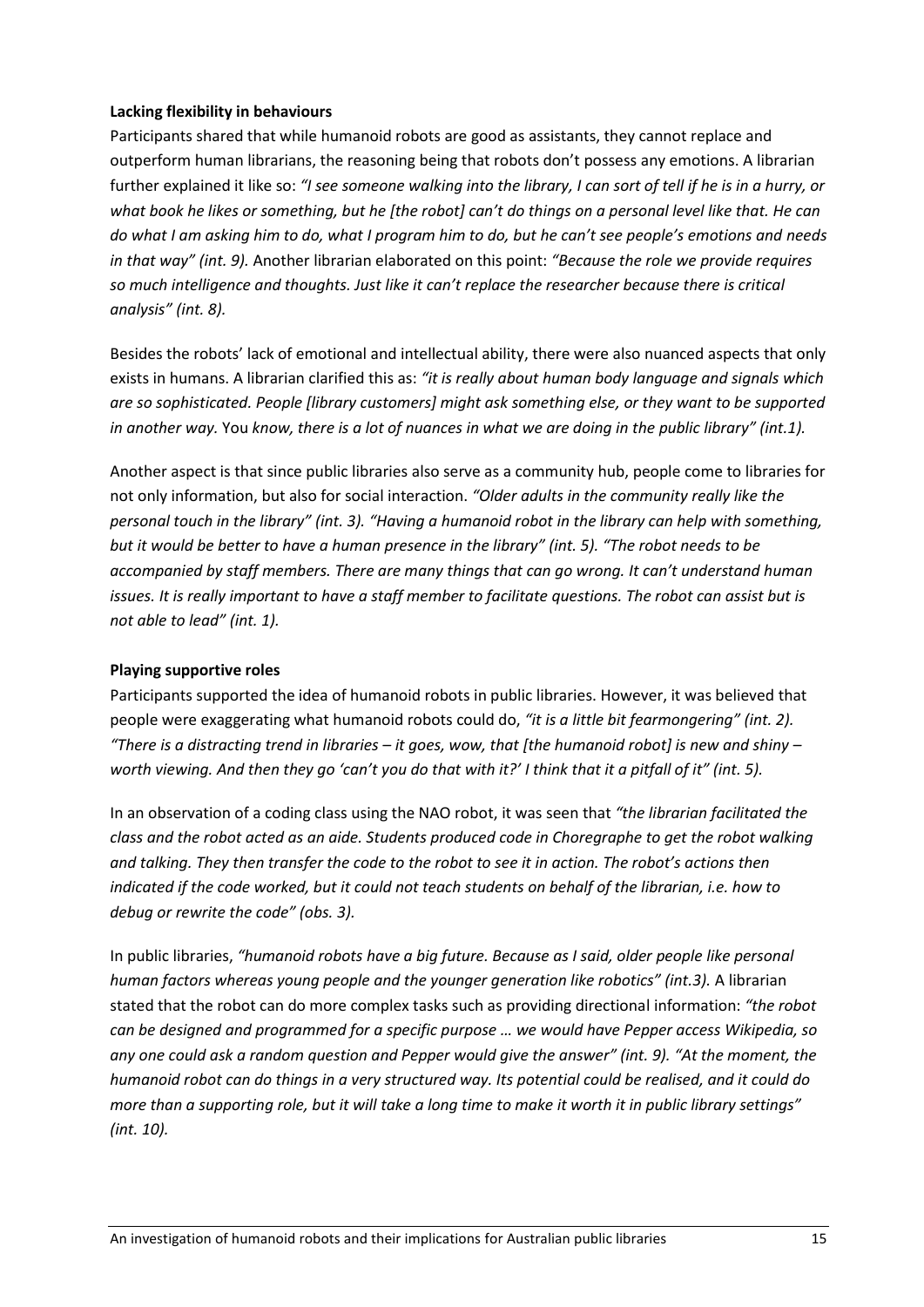#### <span id="page-16-0"></span>THEME 4: HUMANOID ROBOTS AS A CHALLENGER

This theme depicts difficulties that librarians experienced when humanoid robots were adopted in Australian public libraries. It also details complications that required the librarians to be resilient in order to remain in control of their everyday activities.

# **Creating new challenges**

Librarians faced new challenges when humanoid robots were introduced in libraries. As an early adopter of the robots, they had to deal with a new or even a demo version of the robots, which were generally perceived as difficult to use. *"It [the humanoid robot] is a complex system. If you don't fully understand it then you shouldn't be adopting it" (int. 6). "The robot needs to be full of battery or connected to a power source. It needs to be connected to a Wifi network and to Choregraphe [which was believed to be a complicated software program]" (int. 4). "There are a lot of things about reliability because like any technology, troubleshooting, especially on the spot, for example Wifi drops out, we need to get it reconnected. We have 25 people standing there watching. You know, that kind of confident trouble shooting on the spot sometimes is challenging" (int. 2).* 

Furthermore, a complaint was that the robot was easily affected by the surrounding environment. *"It got distracted by loud noises, shifting in light patterns and things like that" (int. 10). "Sometimes Pepper works fine. However, he is very sensitive to things like threat of light, very sensitive to noise. Someone in the library corner calls out and he suddenly switches off. He is very sensitive to our setting... Also, he is not very portable. We want to be able to utilise him in every location [every library branch], not just one, but it is not very convenient" (int. 4).* Another librarian added that "*we had one – literally one spot in the entire library Pepper would work effectively" (int. 9).*

The challenges not only came from the robot itself, but also from the management plan and support. Some libraries had a strategic plan in purchasing and utilising humanoid robots, but others were not in a position to control the process, and were given a humanoid robot without a clear plan. A librarian stated that "*they [the management] didn't deem it appropriate to purchase the much more userfriendly software and so and they weren't aware that it existed until recently - big cranky about that. They decided to buy a very expensive robot but not the support software to go with it" (int. 4).*

# **Requiring more expertise**

The adoption of humanoid robots in libraries demanded new knowledge and skills in order to make full use of them and create meaningful programs, but there was a steep learning curve. *"It takes many hours to become comfortable using the robot. And it's designed for one to learn that it is not a transferable skill for us. It is unique for NAO. We don't use that software [Choregraphe] in any other context (int. 8).* 

Learning to control a new piece of technology like a humanoid robot was demanding to librarians as the task is technical heavily. *"You need to learn not just one, but two different coding languages between Choregraphe and Python, which are both super difficult" (int. 5). "The level of coding knowledge required for both NAO and Pepper to get full functionality of it is above standard for a basic librarian role" (int. 6).* The learning required librarians to develop multiple skills and improve their knowledge, not only in librarianship but also in information technology and robotics. However, a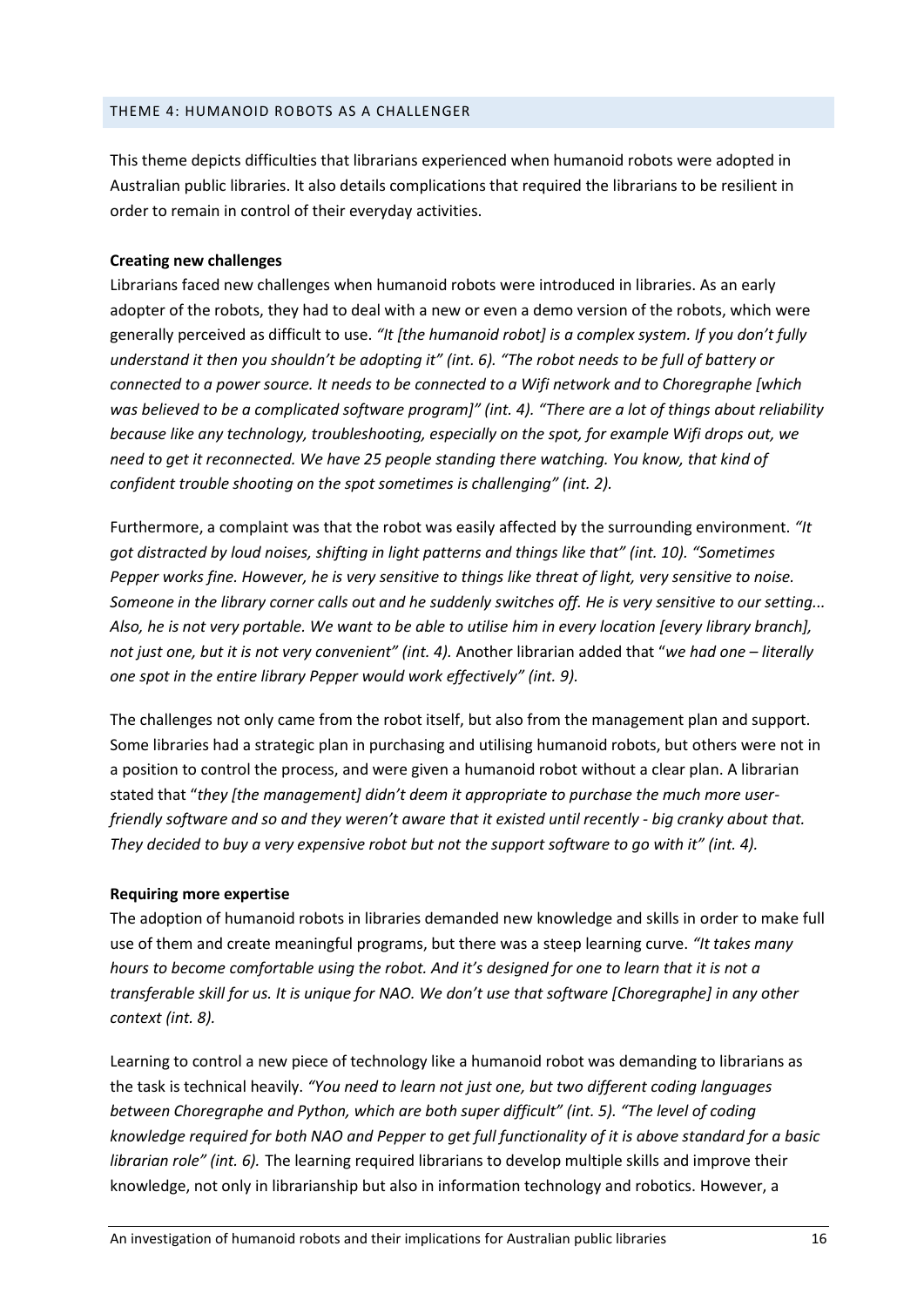librarian reasoned: *"We aren't coding experts, we are not IT specialists. We are librarians, we are information experts. It means we have a strong commitment for life-long learning and our own professional development. But the NAO robot isn't a simple piece of technology like an iPad. So, the learning curve in terms of being able to feel confident using the robot to a point of being able to demonstrate it to other people in a knowledgeable way is probably more severe than any other technology that we use in the library" (int. 2).*

The humanoid robots required well trained professionals. Metropolitan libraries might have one or two technical-minded librarians who could learn to control the robot and then teach other colleagues in their libraries. However, smaller libraries were not as lucky, as they had a shortage of staff and often had only a couple of weeks to train, which mainly consisted of self-learning, before running the robot program for the public. They had no on-site support and limited access to technical support from external stakeholders. For this reason, it is not easy to have a well-trained staff member who can fully control the humanoid robot program. *"We don't have a large pool of staff who are trained about using the NAO robot. Most of our staff could teach someone about using an iPad, just a few staff could use the robot in the same way" (int. 8).* Importantly, as in other technological areas, librarians had to keep their training current. *"If someone did that training a year ago, and they haven't run a NAO event since then, then they need to be retrained because the program is complex" (int. 7).*

# **Requiring resilience**

There was a shared opinion among participants that humanoid robots brought in a fresh perspective on libraries and changed their programs and services in a positive way. However, they had to cope with challenges that they had not experienced before, which required them to do everything possible to keep things under control.

Librarians in large libraries had to overcome themselves to regulate emerging technical issues associated with the robot. However, they were still luckier than their colleagues in regional and remote libraries, as they still had management support and strategic plans. Some librarians in remote areas were strapped for time and had almost no access to necessary resources, training in order to operate the robot effectively. *"The people who purchased him do not work in the library and don't have a clue but decided to purchase it. They thought it would be good. They though he [the robot] would do this or the other" (int. 4). "There is no consultation. They just bought it, handed it over and asked us to do everything with it" (int. 10).*

Other hurdles came from the attitude of the public towards the robot and what librarians were doing. *"You have to face reality. You have to face the fact that you wouldn't have training or that the public isn't nice. You've got kids running. You've got adults saying, 'take it up and take it out of the door'. So, you have to think about it in isolation" (int. 3).* Another participant librarian admitted, *"we couldn't work out enough different varieties to stay fresh. Because once the kids see and say, 'can it do this or do that?' We say we can't. Because it is high-end level of coding. We only do the basics" (int. 6).*

It was further explained that there was an unrealistic expectation towards humanoid robots. *"They go with an idea, wow, we can have the robot to do really great greetings. The robot is an ambassador that is there consistently on the floor the whole time…But Pepper couldn't do this. We couldn't leave Pepper unattended. So basically, you are hiring a staff member and using the staff to stand beside the robot full-time and it is not a good return on investment in terms of staff time" (int. 5).*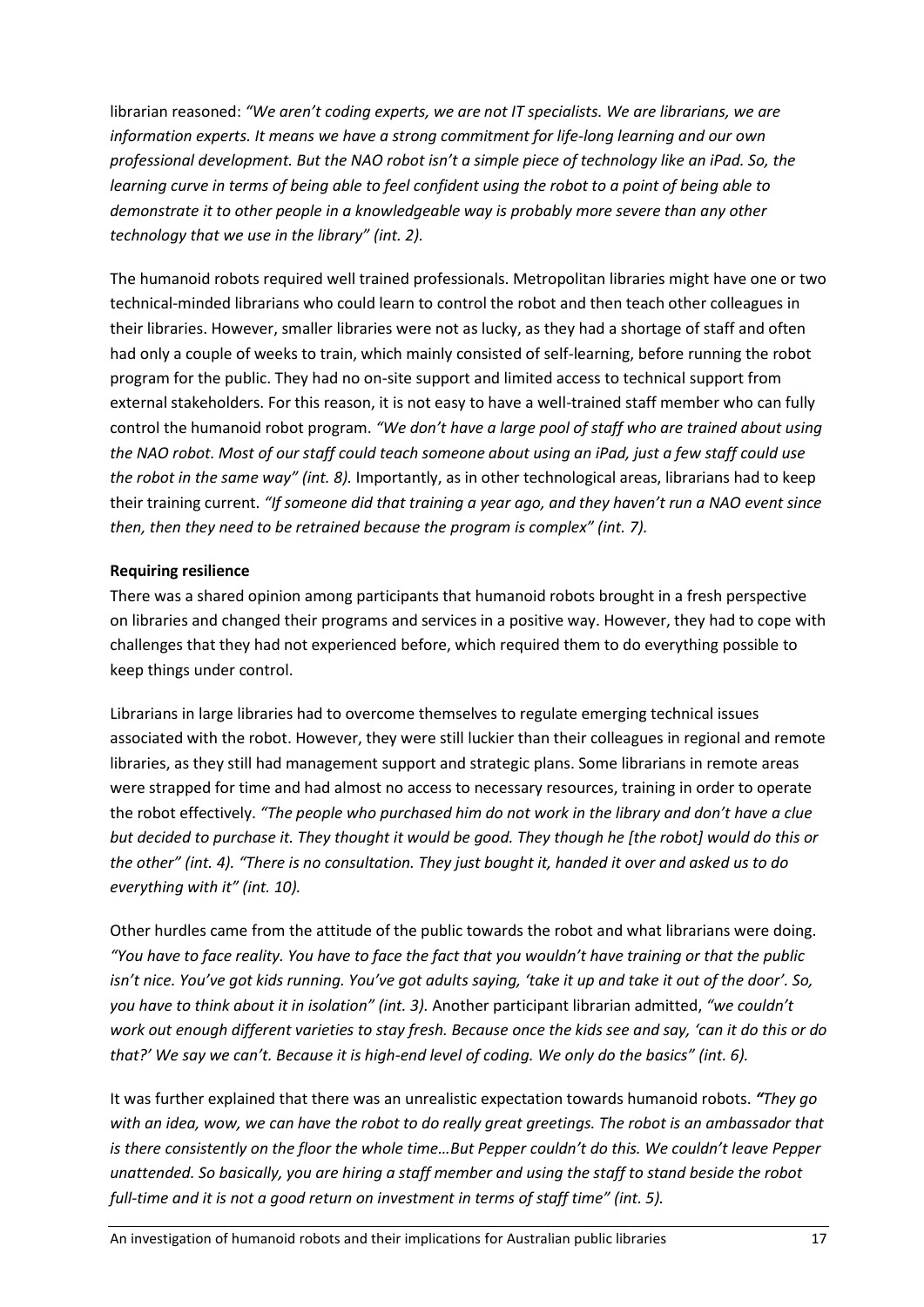# <span id="page-18-0"></span>DISCUSSION

The study provides a holistic picture of the way in which humanoid robots influence public libraries in Australia. It provides evidence-based understandings to support humanoid robot initiatives for enhancing library services. Key findings below are summarised and discussed.

# **Humanoid robots as a community builder**

The findings that illustrate the role of humanoid robots in community development are as follows:

- Appealing to people
- Entertaining people
- Connecting and empowering people

The findings of this study show the advantage of using humanoid robots to build a community. These robots should not necessarily be considered a tool, and to a certain extent, they create a fresh view on libraries and make libraries more appealing to the community. It is noteworthy that the robots do not simply draw people's attention or market libraries. Patrons come to the library to be connected to others, i.e., joining robot sessions, discussing technology, and learning together in coding classes. Naturally, these activities help increase the level of confidence among the community, especially the younger generation and the elderly. Thus, the library helps develop a passion for technologies, prepares young people to live and work in the ever-changing world of technology, and aids older people in confidently living their lives associated with technology.

While Gartner (2016) predicts that smart robot will "have the single greatest impact on an organisation's strategic planning" (para. 4), the findings of this research suggest that humanoid robots, although not having the greatest impact, have played a significant role in library services. This role is fulfilled thanks to the good design of the robot in terms of form (the appearance or friendliness of the robot) and modality (the ability to communicate through different channels e.g., the visual, auditory, haptic, olfactory and even gustatory channels) (Bartneck & Forlizzi, 2004). A more tailored plan and a further improved version of humanoid robots in the future will likely help provide a better experience to customers in the future.

# **Humanoid robots as a teacher**

The findings show that humanoid robots in libraries play an educational role in different ways:

- Educating people
- Stimulating desire to learn
- Motivating people
- Awaking potential

It is noteworthy that educating people is not the main function of public libraries. However, humanoid robots, along with librarians, both play a teaching role, which the community appreciates. The robots not only increase people's awareness of new and emerging technologies, but encourage them to learn in natural and enjoyable ways. In this respect, Australian public libraries have expanded their role, i.e., not only providing information and associated services, but also teaching people. They display a strong commitment to facilitating life-long learning in the community.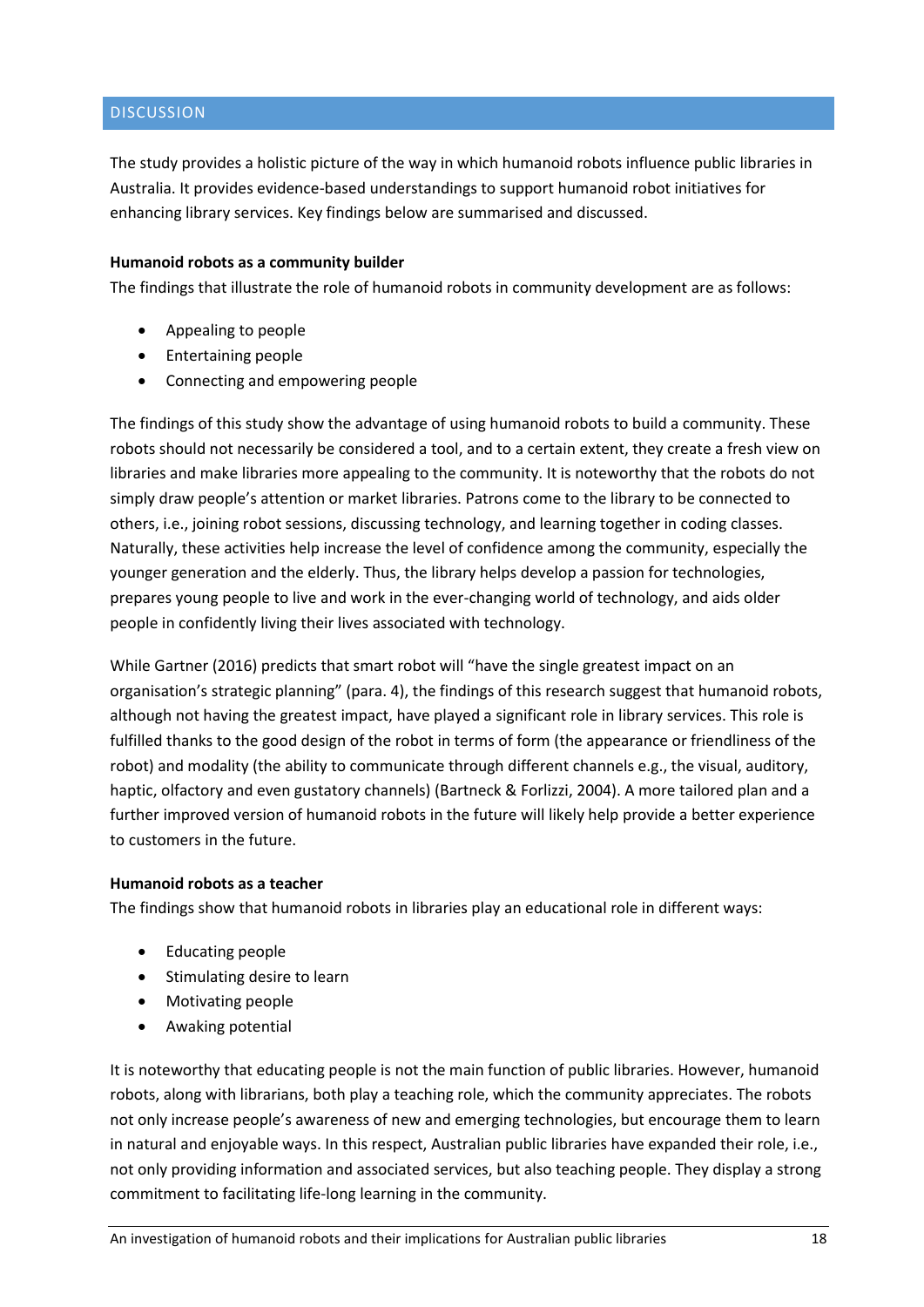The research findings suggest that humanoid robots help Australian public libraries provide a higher level of education and training to people. They also take a bigger role in educating autistic children and enabling them to do what they could not before. While literature often reports that humanoid robots help school children in developing their communication, creative and problem-solving skills [\(I Love](#page-23-9)  [Libraries, 2016\)](#page-23-9) or in teaching public library patrons coding skills [\(Farrukh, 2014;](#page-22-10) [Pena, 2018;](#page-23-10) [Schaffhauser, 2019\)](#page-24-6), none of it states that public libraries teach these skills to children with learning difficulties. While Australian public libraries do not teach autistic children complex skills as mentioned above, the findings indicate that humanoid robots help public libraries implement something new and interesting, which is awaking and stimulating children's learning desire.

# **Humanoid robots as an assistant**

The findings point out that humanoid robots have an assistive rather than a leadership position, which includes:

- Performing basic tasks
- Lacking flexibility in behaviours
- Playing supportive roles

While some are concerned about humanoid robots taking the place of humans [\(Cockshott & Renaud,](#page-22-12)  [2016;](#page-22-12) [Tay, 2019\)](#page-24-7), current findings indicate that robots play a supporting but not leading role to librarians. They are often regarded collectively as an assistant or a helper who contributes to the delivering of library programs to patrons. A participant librarian stresses that *"it is a little bit fearmongering" (int. 2),* and this is "*a distracting trend of library" (int. 5).* We cannot deny that these robots provide great support to librarians in attracting people, delivering story-telling programs and/or teaching students. However, the nature of the tasks that robots do is quite simple. Furthermore, there is always at least one librarian accompanying the robot whenever it is in action in public. From this perspective, the level of autonomy - the technological capability to act on behalf of humans without direct input from humans [\(Bartneck & Forlizzi, 2004\)](#page-22-4), is low.

There are possible reasons for the humanoid robots' lack of autonomy in Australian public libraries. The common reason given by participant librarians is that their robots are often the first or a demo version. Furthermore, there is a lack of on-site technical support, and librarians do not have sufficient access to necessary resources to learn and operate the robots. Robotics will move fast, and associated technologies such as artificial intelligence and machine learning will develop quickly too. So, it may not be an overstatement to say that humanoid robots will outperform human librarians in some areas such as searching, reading and analysing. But there should be jobs for librarians, especially in areas such as understanding the human aspects of library patrons, which requires nuances and human abilities. As indicated by IFLA, "a good librarian, through working with a user, can provide a much better tailored service, potentially using up time freed up by using AI [artificial intelligence]" [\(International Federation](#page-23-16)  [of Library Associations and Institutions, 2018, para. 8\)](#page-23-16).

# **Humanoid robots as a challenger**

The research findings suggest that humanoid robots introduce new difficulties to libraries and librarians by: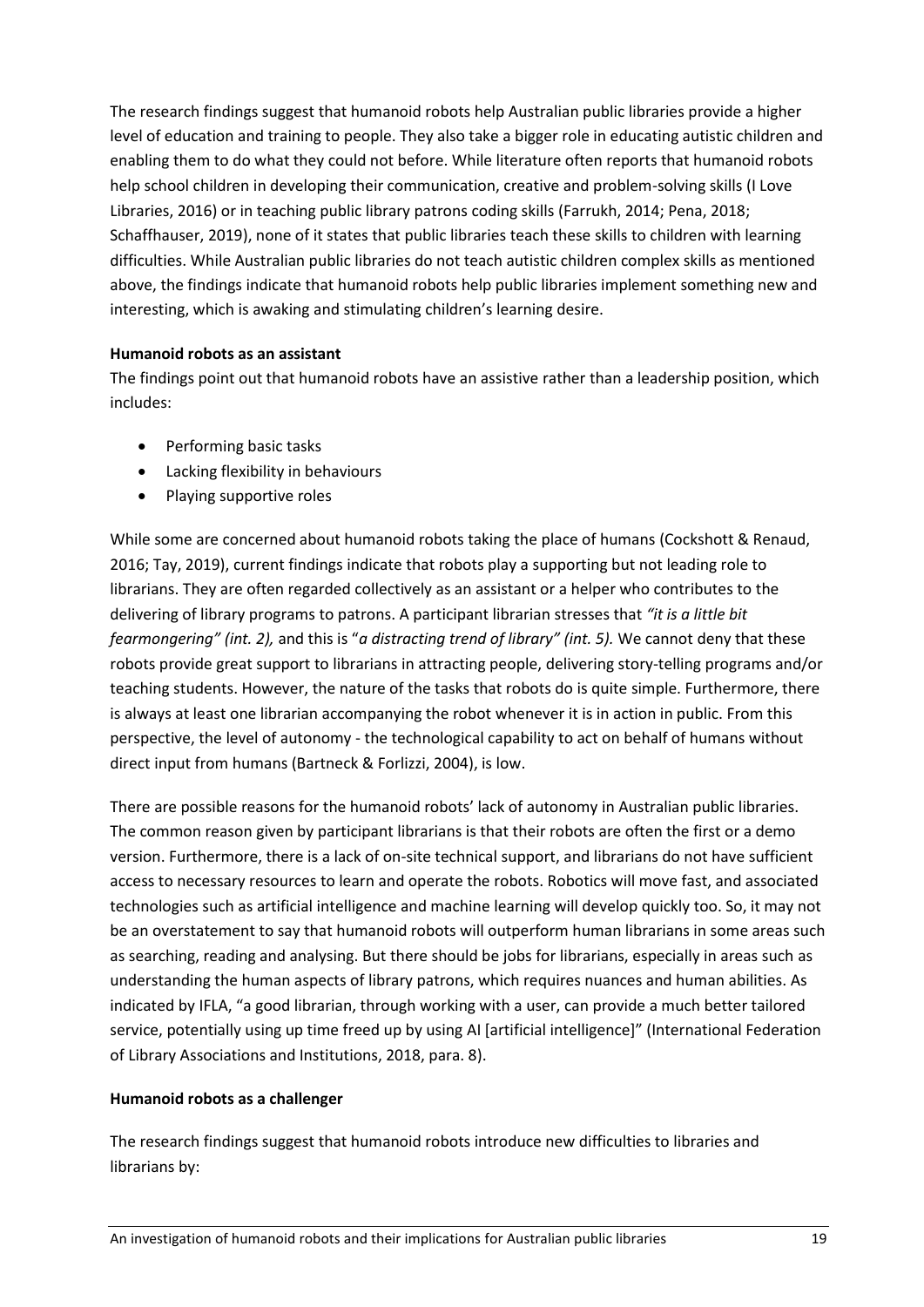- Creating new challenges
- Requiring more expertise
- Requiring resilience

While existing discourses mainly focus on the benefits and potential of humanoid robots in libraries, they do not seem to acknowledge disadvantages that the robots bring in. It is evident in the findings that while humanoid robots contribute to the library to a certain extent, they also introduce new dilemmas. As early adopters of humanoid robots, librarians are challenged to a new piece of technology without sufficient support, which makes their learning curve sharper. With the exception some libraries and librarians who are lucky enough to be well-informed of the humanoid robots plan in libraries, other librarians were not in a position to master the adoption process. Noticeably, some librarians must deal with the new robots on top of their full-time job, meaning that an extra job responsibility is given, leading to frustration at times.

Whereas humanoid robots assist librarians in some tasks, they also require their human colleagues to play multiple roles. Apart from a librarian role, to a certain extent, they must also be a robotics expert, an information technology technician, and a teacher. Noticeably, too much is asked of libraries - they need to master the new and/or demo robots and satisfy customers' new needs, i.e., the robot must be working like a charm, at the same time. It is unfair to compare a new humanoid robot with an established voice recognition system such as Apple's Siri, Microsoft's Cortana, Amazon's Alexa, and the Google Assistant [\(Coleman, 2017;](#page-22-17) [Rubin, Chen, & Thorimbert, 2010\)](#page-23-17). They focus solely on natural language recognition and are run on the cloud or on an established device such as a smartphone, a laptop or a computer. On the other hand, a humanoid robot is a piece of equipment with arms, legs, eyes and other body parts which all have to 'work' in a social environment that requires not only an ability to hear and talk, but also to see, sense, and interact emotionally. For this reason, librarians must be resilient. Being an early adopter, they chose to get in front of changes and not just respond to those changes [\(Bourg, 2017\)](#page-22-11).

# <span id="page-20-0"></span>RECOMMENDATIONS

In order to develop guiding principles for Australian public libraries to plan and employ humanoid robots, it is recommended that:

- (1) Public libraries (in collaboration with their parent organisation, i.e., city councils), devise a strategic plan for new and emerging technologies such as humanoid robots. This will put both the library and librarians in a position that can oversee the entire process of planning, employing and evaluating the effect of humanoid robot programs. It also allows libraries and librarians to align themselves with the direction and vision of the council.
- (2) Public libraries seek to expand their collaboration with other stakeholders, such as universities and robotics centres where there are roboticists. As these robotics experts often seek collaboration with external partners, libraries may be one of their ideal community settings to implement social robots. Such a collaboration would bring in dual benefits for both. It not only helps develop librarians' capabilities in mastering robots, but also provides roboticists with opportunities to have their robots work in a library – a centre for life-long learning.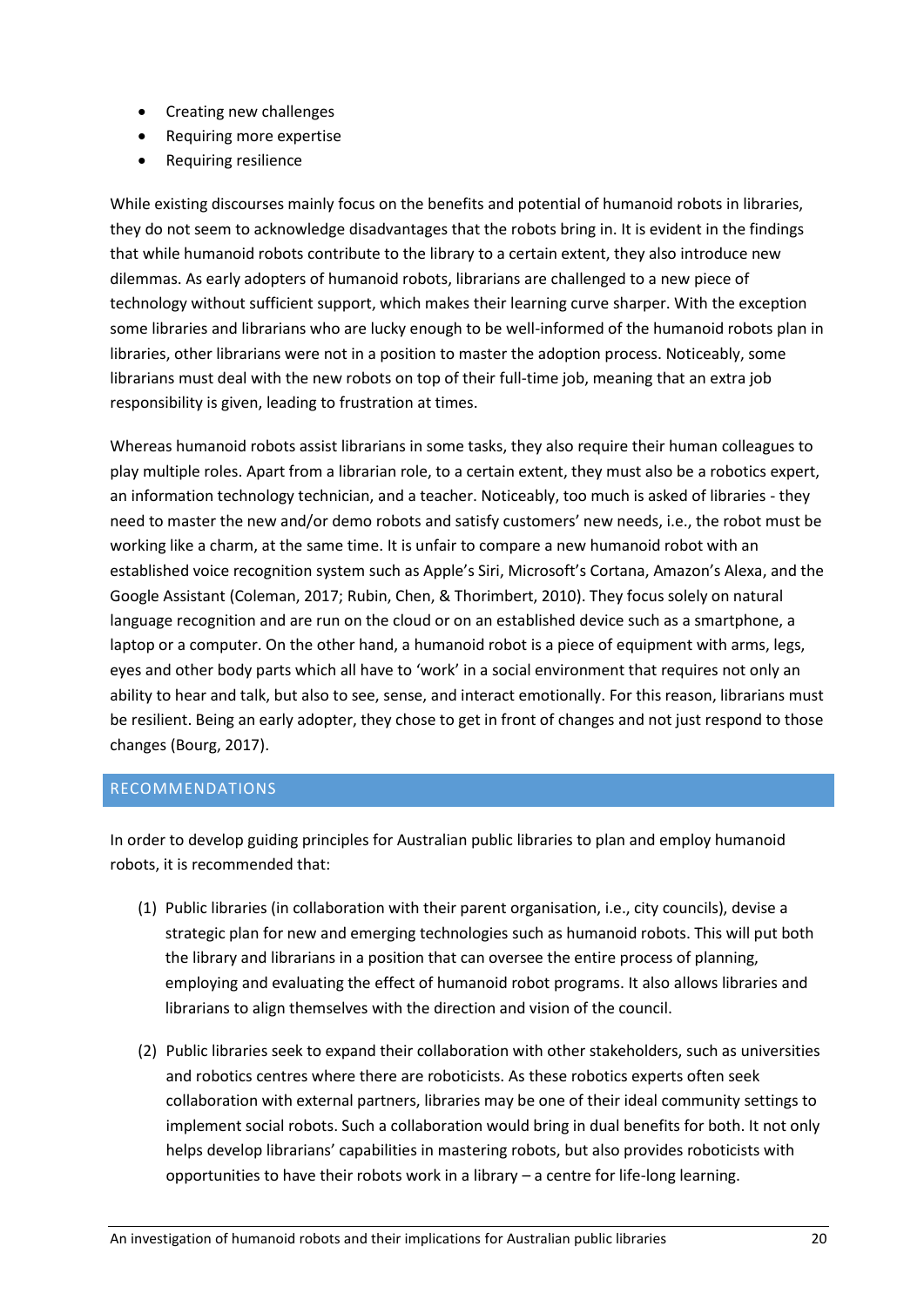- (3) Public libraries and city councils strengthen their relationships with robot vendors in order to take advantage of direct support from them. They should be leading experts in the field who understand details about their robots. The relationship also helps vendors receive invaluable feedback from librarians who directly plan and run robot programs so that they can further improve their products and make them more valuable to the community.
- (4) Library management boards and their librarians keep a good line of communication, especially issues related to humanoid robots. This allows management to understand what is happening in the practice, so they can act accordingly. They can also better devise a professional development plan to increase librarians' capabilities in this emerging technology area.
- (5) The community and other stakeholders consider humanoid robots in libraries as a work-inprogress. Humanoid robots are a representation of new technologies. They may be a 'beta version' forever, so people should not expect them to be a perfect product. Libraries can help the community to be aware of such expectations via their communication channels. Such an understanding will in turn strengthen the relationship between libraries and patrons.

# <span id="page-21-0"></span>CONCLUSION

This research has presented fresh insights about the impact of humanoid robots on Australian public libraries. The research findings were drawn from the lived experiences of librarians who directly plan and deploy humanoid robot programs and from direct observations of interactions between the robots and their audience. The findings could inform the development of such robotic programs in libraries to enhance the experience of library user communities.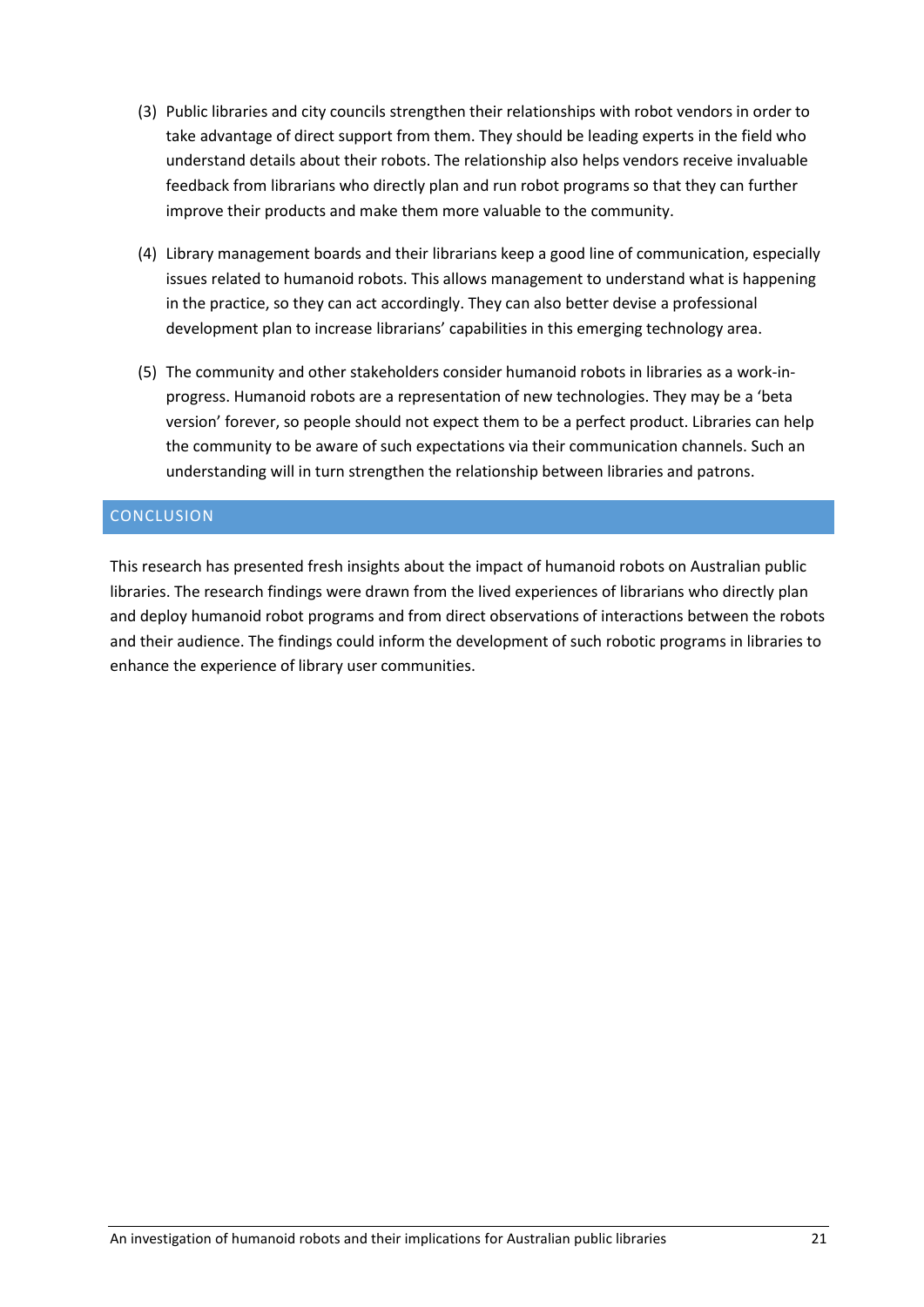# <span id="page-22-0"></span>**REFERENCES**

<span id="page-22-2"></span>Alice Springs Town Council. (2017). Robotics workshop. Retrieved from <http://www.alicesprings.nt.gov.au/events/2017-01-24/robotics-workshop>

<span id="page-22-1"></span>American Library Association. (2015). Robots. Retrieved from <http://www.ala.org/transforminglibraries/future/trends/robots>

- <span id="page-22-4"></span>Bartneck, C., & Forlizzi, J. (2004). *A design-centred framework for social human-robot interaction.* Paper presented at the RO-MAN 2004. 13th IEEE International Workshop on Robot and Human Interactive Communication (IEEE Catalog No. 04TH8759).
- <span id="page-22-6"></span>Belpaeme, T., Kennedy, J., Ramachandran, A., Scassellati, B., & Tanaka, F. (2018). Social robots for education: A review. *Science Robotics, 3*(21), eaat5954. doi:10.1126/scirobotics.aat5954
- <span id="page-22-9"></span>Blakemore, E. (2016). High tech shelf help: Singapore's library robot. Retrieved from [http://lj.libraryjournal.com/2016/08/industry-news/high-tech-shelf-help-singapores-library](http://lj.libraryjournal.com/2016/08/industry-news/high-tech-shelf-help-singapores-library-robot/)[robot/](http://lj.libraryjournal.com/2016/08/industry-news/high-tech-shelf-help-singapores-library-robot/)
- <span id="page-22-11"></span>Bourg, C. (2017). What happens to libraries and librarians when machines can read all the books? Retrieved from [https://chrisbourg.wordpress.com/2017/03/16/what-happens-to-libraries-and](https://chrisbourg.wordpress.com/2017/03/16/what-happens-to-libraries-and-librarians-when-machines-can-read-all-the-books/)[librarians-when-machines-can-read-all-the-books/](https://chrisbourg.wordpress.com/2017/03/16/what-happens-to-libraries-and-librarians-when-machines-can-read-all-the-books/)
- <span id="page-22-16"></span>Braun, V., & Clarke, V. (2006). Using thematic analysis in psychology. *Qualitative research in psychology, 3*(2), 77-101.
- <span id="page-22-5"></span>Broekens, J., Heerink, M., & Rosendal, H. (2009). Assistive social robots in elderly care: a review. *Gerontechnology, 8*(2), 94-103.
- <span id="page-22-13"></span>Calvert, P. (2017). Robots, the quiet workers, are you ready to take over? *Public Library Quarterly, 36*(2), 167-172.
- <span id="page-22-7"></span>Chang, C.-W., Lee, J.-H., Chao, P.-Y., Wang, C.-Y., & Chen, G.-D. (2010). Exploring the possibility of using humanoid robots as instructional tools for teaching a second language in primary school. *Journal of Educational Technology & Society, 13*(2), 13-24.
- <span id="page-22-12"></span>Cockshott, P., & Renaud, K. (2016). Humans, robots and values. *Technology in Society, 45*, 19-28.
- <span id="page-22-17"></span>Coleman, C. N. (2017). Artificial intelligence and the library of the future, revisited. Retrieved from [http://library.stanford.edu/blogs/digital-library-blog/2017/11/artificial-intelligence-and](http://library.stanford.edu/blogs/digital-library-blog/2017/11/artificial-intelligence-and-library-future-revisited)[library-future-revisited](http://library.stanford.edu/blogs/digital-library-blog/2017/11/artificial-intelligence-and-library-future-revisited)
- <span id="page-22-15"></span>Corbin, J. M., & Strauss, A. L. (2008). *Basics of qualitative research: techniques and procedures for developing grounded theory*. Los Angeles, California: Sage Publications.
- <span id="page-22-14"></span>Creswell, J. W. (2003). *Research design: qualitative, quantitative, and mixed methods approaches* (2nd ed. ed.). Thousand Oaks, Calif: Sage.
- <span id="page-22-8"></span>Crompton, H., Gregory, K., & Burke, D. (2018). Humanoid robots supporting children's learning in an early childhood setting. *British Journal of Educational Technology, 49*(5), 911-927.
- <span id="page-22-10"></span>Farrukh, S. (2014). Westport library welcomes humanoid robots. Retrieved from <https://www.ageekyworld.com/westport-library-welcomes-humanoid-robots/>
- <span id="page-22-3"></span>Gartner. (2016). Gartner's 2016 hype cycle for emerging technologies identifies three key trends that organizations must track to gain competitive advantage. Retrieved from <http://www.gartner.com/newsroom/id/3412017>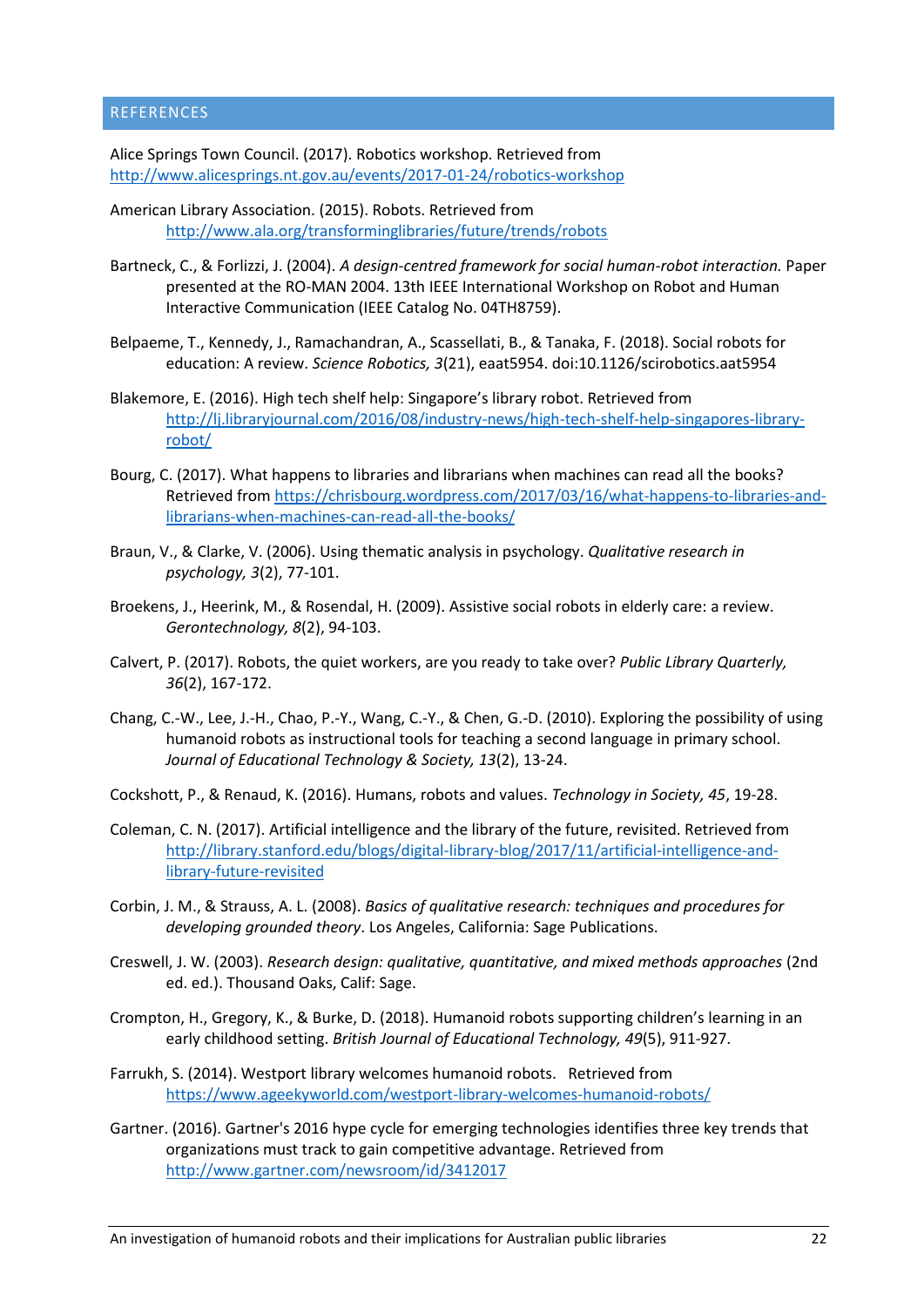- <span id="page-23-1"></span>Geelong Regional Libraries. (2016). Robotics @ your library. Retrieved from <http://www.grlc.vic.gov.au/whats-on/robotics-your-library>
- <span id="page-23-3"></span>Graham, T. (2016). A robot in the library. *InCite, 37*(7/8), 18.
- <span id="page-23-9"></span>I Love Libraries. (2016). 21st century robots at the library. Retrieved from <http://www.ilovelibraries.org/article/21st-century-robots-library>
- <span id="page-23-16"></span>International Federation of Library Associations and Institutions. (2018). The robots are coming? Libraries and artificial intelligence. Retrieved from [https://blogs.ifla.org/lpa/2018/07/24/the](https://blogs.ifla.org/lpa/2018/07/24/the-robots-are-coming-libraries-and-artificial-intelligence/)[robots-are-coming-libraries-and-artificial-intelligence/](https://blogs.ifla.org/lpa/2018/07/24/the-robots-are-coming-libraries-and-artificial-intelligence/)
- <span id="page-23-12"></span>Kim, B. (2015). Near us and libraries, robots have arrived. Retrieved from <https://acrl.ala.org/techconnect/post/near-us-and-libraries-robots-have-arrived/>
- <span id="page-23-7"></span>Kinouchi, Y., & Mackin, K. J. (2018). A Basic Architecture of an Autonomous Adaptive System With Conscious-Like Function for a Humanoid Robot. *Frontiers in Robotics and AI, 5*, 30.
- <span id="page-23-5"></span>Li, Q. Q., & Wu, T. (2013). *Research and Design of Small Humanoid Robot Based on the Arduino.* Paper presented at the Applied Mechanics and Materials.
- <span id="page-23-8"></span>Lin, W., Yueh, H. P., Wu, H. Y., & Fu, L. C. (2014). Developing a service robot for a children's library: A design‐based research approach. *Journal of the Association for Information Science and Technology, 65*(2), 290-301.
- <span id="page-23-15"></span>Lincoln, Y. S., & Guba, E. G. (1985). *Naturalistic inquiry*. Beverly Hills, Calif.: Sage Publications.
- <span id="page-23-14"></span>Liu, F., & Maitlis, S. (2010). Non-participant observation. In G. D. Albert J. Mills, & E. Wiebe (Eds.) (Ed.), *Encyclopedia of Case Study Research* (pp. 610-612). Thousand Oaks, CA: SAGE Publications.
- <span id="page-23-11"></span>Mackay Regional Council. (2017). Dudley Denny City Library: A modern, centrally-located, hi-tech library. Retrieved from [http://www.mackay.qld.gov.au/libraries/im\\_looking\\_for.../dudley\\_denny\\_city\\_library](http://www.mackay.qld.gov.au/libraries/im_looking_for.../dudley_denny_city_library)
- <span id="page-23-13"></span>Merriam, S. B. (1998). *Qualitative research and case study applications in education*. San Francisco: Jossey-Bass Publishers.
- <span id="page-23-0"></span>Noosa Library Service. (2016). Meet Dewey. Retrieved from <https://www.libraries.noosa.qld.gov.au/robots-for-everyone>
- <span id="page-23-10"></span>Pena, E. (2018). Libraries, centres of coding and robotics. Retrieved from <https://www.codingkids.com.au/for-teachers/libraries-centres-of-coding-and-robotics/>
- <span id="page-23-6"></span>Perico, D. H., Homem, T. P., Almeida, A. C., Silva, I. J., Vilão, C. O., Ferreira, V. N., & Bianchi, R. A. (2018). Humanoid Robot Framework for Research on Cognitive Robotics. *Journal of Control, Automation and Electrical Systems, 29*(4), 470-479.
- <span id="page-23-2"></span>Regional Council Tamworth. (2016). Library robots help make learning fun. Retrieved from [http://www.tamworth.nsw.gov.au/News-Articles/2016/December-2016/Library-robots-help](http://www.tamworth.nsw.gov.au/News-Articles/2016/December-2016/Library-robots-help-make-learning-fun)[make-learning-fun](http://www.tamworth.nsw.gov.au/News-Articles/2016/December-2016/Library-robots-help-make-learning-fun)
- <span id="page-23-4"></span>RoboticLab. (2019). Selected RoboticLab projects. Retrieved from <https://robotics.sciencemag.org/content/robotics/3/21/eaat5954.full.pdf>
- <span id="page-23-17"></span>Rubin, V. L., Chen, Y., & Thorimbert, L. M. (2010). Artificially intelligent conversational agents in libraries. *Library Hi Tech, 28*(4), 496-522.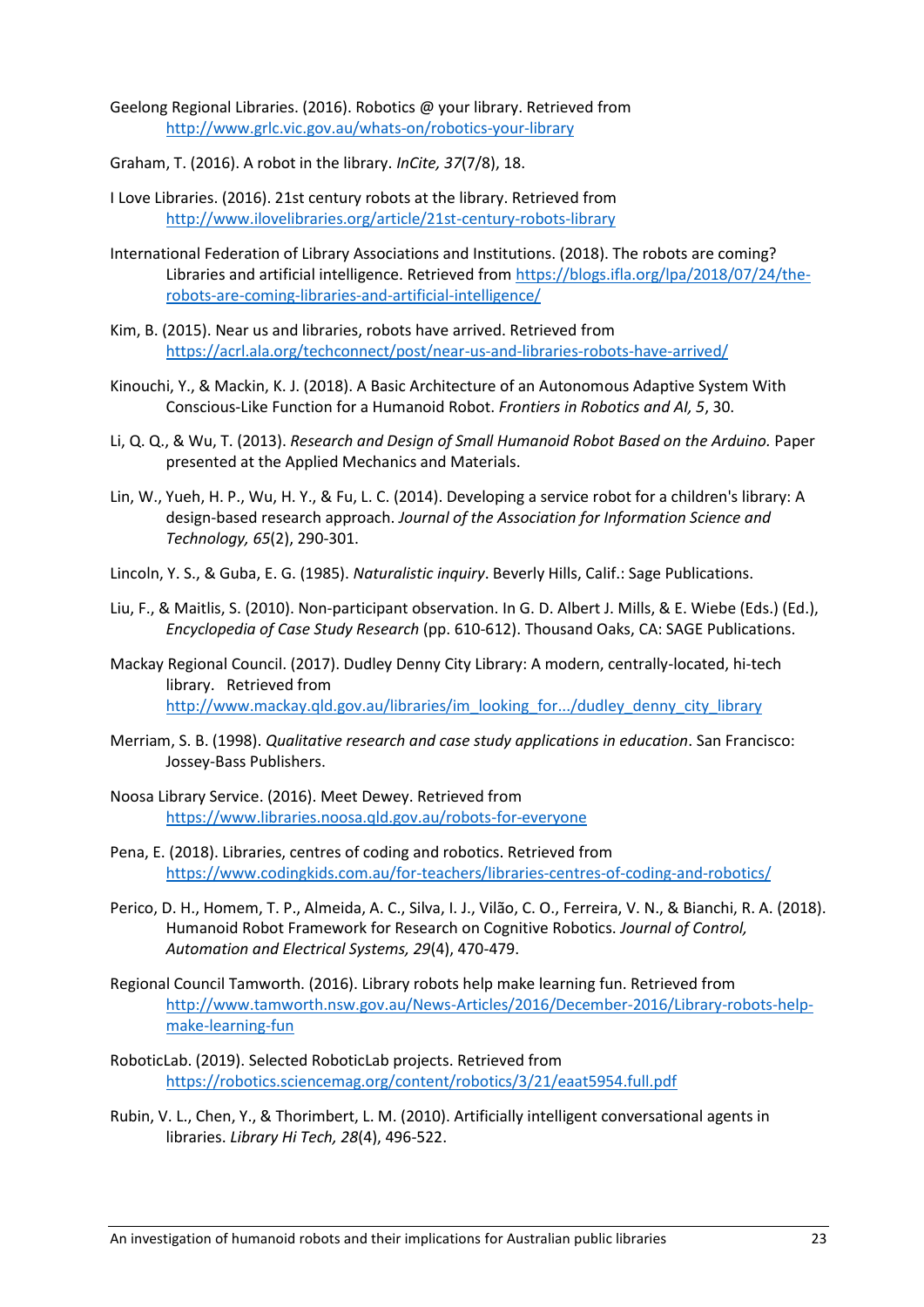- <span id="page-24-6"></span>Schaffhauser, D. (2019). Humanoid robot teaches coding at public library. Retrieved from [https://steamuniverse.com/articles/2019/05/21/humanoid-robot-teaches-coding-at-public](https://steamuniverse.com/articles/2019/05/21/humanoid-robot-teaches-coding-at-public-library.aspx)[library.aspx](https://steamuniverse.com/articles/2019/05/21/humanoid-robot-teaches-coding-at-public-library.aspx)
- <span id="page-24-10"></span>Silverman, D. (2006). *Interpreting qualitative data: Methods for analyzing talk, text and interaction*: Sage.
- <span id="page-24-1"></span>SoftBank Robotics. (2019). Pepper. Retrieved from <https://www.softbankrobotics.com/emea/en/pepper>
- <span id="page-24-2"></span>State Library of Queensland. (2015). Queensland public libraries embrace emerging technologies. Retrieved from [http://www.slq.qld.gov.au/about-us/media-releases/2015/queensland-public](http://www.slq.qld.gov.au/about-us/media-releases/2015/queensland-public-libraries-embrace-emerging-technologies)[libraries-embrace-emerging-technologies](http://www.slq.qld.gov.au/about-us/media-releases/2015/queensland-public-libraries-embrace-emerging-technologies)
- <span id="page-24-9"></span>Strauss, A. L., & Corbin, J. M. (1998). *Basics of qualitative research: techniques and procedures for developing grounded theory*. Thousand Oaks: Sage Publications.
- <span id="page-24-3"></span>Tatham, H. (2016). 'First of its kind' humanoid robot joins library staff in north Queensland. Retrieved from [https://www.abc.net.au/news/2016-12-22/first-of-its-kind-humanoid-robot-joins-library](https://www.abc.net.au/news/2016-12-22/first-of-its-kind-humanoid-robot-joins-library-staff/8140428)[staff/8140428](https://www.abc.net.au/news/2016-12-22/first-of-its-kind-humanoid-robot-joins-library-staff/8140428)
- <span id="page-24-7"></span>Tay, A. (2019). How libraries might change when AI, machine learning, open data, block chain & other technologies are the norm. Retrieved from [http://musingsaboutlibrarianship.blogspot.com/2017/04/how-libraries-might-change-when](http://musingsaboutlibrarianship.blogspot.com/2017/04/how-libraries-might-change-when-ai.html)[ai.html](http://musingsaboutlibrarianship.blogspot.com/2017/04/how-libraries-might-change-when-ai.html)
- <span id="page-24-0"></span>Yamane, K., & Murai, A. (2019). A Comparative Study Between Humans and Humanoid Robots. *Humanoid Robotics: A Reference*, 873-892.
- <span id="page-24-4"></span>Yan, H., Ang, M. H., & Poo, A. N. (2014). A survey on perception methods for human–robot interaction in social robots. *International Journal of Social Robotics, 6*(1), 85-119.
- <span id="page-24-8"></span>Yao, F., Zhang, C., & Chen, W. (2015). Smart talking robot Xiaotu: participatory library service based on artificial intelligence. *Library Hi Tech, 33*(2), 245-260.
- <span id="page-24-5"></span>Young, J. E., Sung, J., Voida, A., Sharlin, E., Igarashi, T., Christensen, H. I., & Grinter, R. E. (2011). Evaluating human-robot interaction. *International Journal of Social Robotics, 3*(1), 53-67.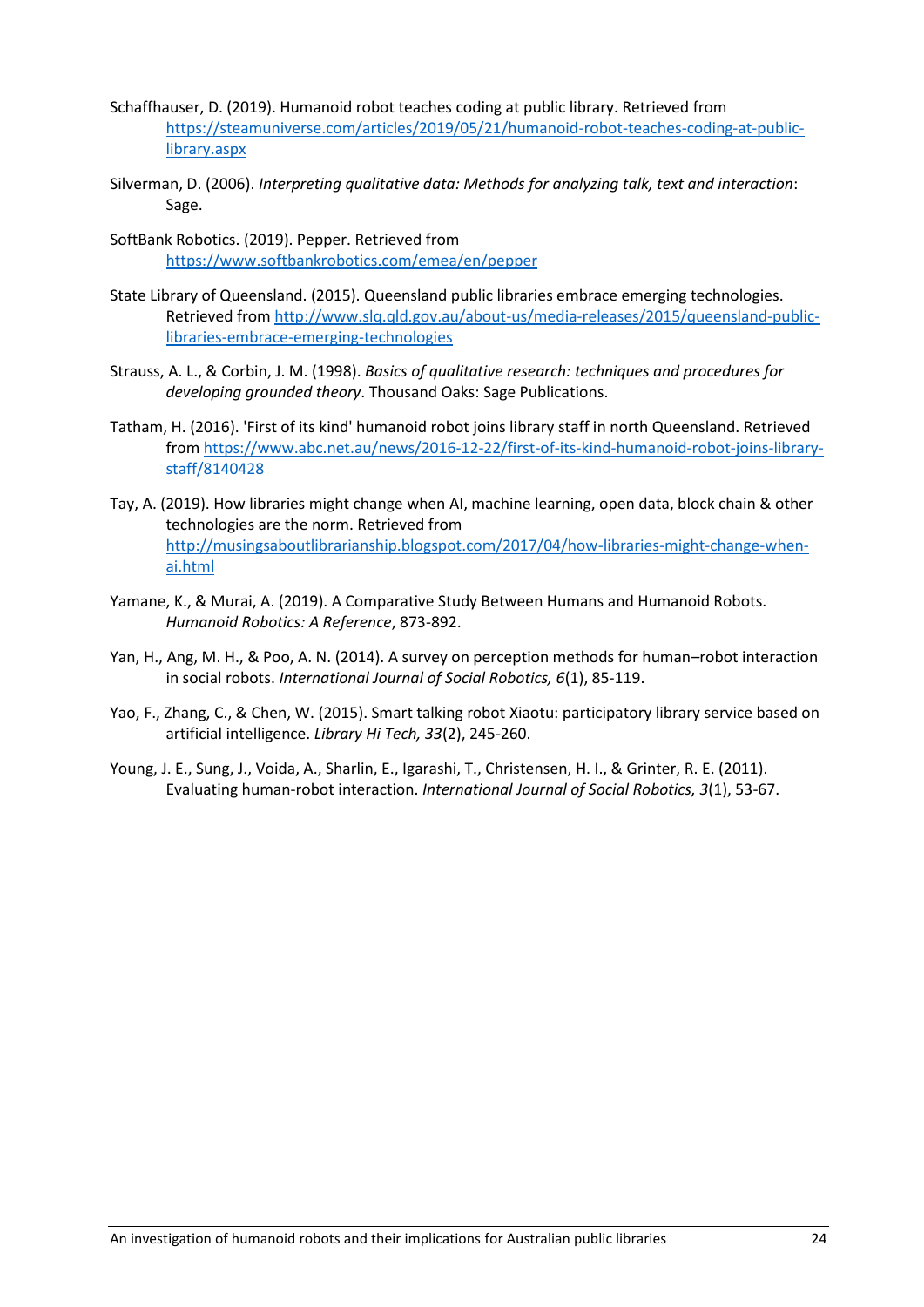# <span id="page-25-0"></span>APPENDIX 1 – ETHICS CLEARANCE

| From:                                                                                                                                 | <b>Human Ethics Advisory Team</b>                                                                     |  |  |  |
|---------------------------------------------------------------------------------------------------------------------------------------|-------------------------------------------------------------------------------------------------------|--|--|--|
| To:                                                                                                                                   | <b>Linh Nguyen</b>                                                                                    |  |  |  |
| Cc:                                                                                                                                   | <b>Human Ethics Advisory Team</b>                                                                     |  |  |  |
| Subject:                                                                                                                              | Ethics application - approved - 1800000317                                                            |  |  |  |
| Date:                                                                                                                                 | Thursday, 21 June 2018 9:55:03 AM                                                                     |  |  |  |
|                                                                                                                                       |                                                                                                       |  |  |  |
| Dear Dr Linh Nguyen                                                                                                                   |                                                                                                       |  |  |  |
|                                                                                                                                       | Ethics Category: Human - Negligible-Low Risk                                                          |  |  |  |
| UHREC Reference number: 1800000317                                                                                                    |                                                                                                       |  |  |  |
| Dates of approval: 21/06/2018 to 21/06/2020                                                                                           |                                                                                                       |  |  |  |
| Project title: An investigation of humanoid robots and their implications for Australian public libraries                             |                                                                                                       |  |  |  |
|                                                                                                                                       |                                                                                                       |  |  |  |
|                                                                                                                                       | Thank you for submitting the above research project for ethics review. This project was considered by |  |  |  |
|                                                                                                                                       |                                                                                                       |  |  |  |
| Chair, Queensland University of Technology (QUT) Human Research Ethics Committee (UHREC) or a<br>Faculty-based low risk review panel. |                                                                                                       |  |  |  |
|                                                                                                                                       |                                                                                                       |  |  |  |
|                                                                                                                                       | We are pleased to advise you that the above research project meets the requirements of the National   |  |  |  |
| Statement on Ethical Conduct in Human Research (2007) and ethics approval for this research project has                               |                                                                                                       |  |  |  |
| been granted on behalf of the UHREC, to be ratified at their next scheduled meeting.                                                  |                                                                                                       |  |  |  |
| Approval of this project is valid as per the dates above, subject to the following conditions being met:                              |                                                                                                       |  |  |  |
| < The Chief Investigator (CI) / Project Supervisor (PS) will immediately report anything that might warrant                           |                                                                                                       |  |  |  |
| review of ethical approval of the project.                                                                                            |                                                                                                       |  |  |  |
|                                                                                                                                       | < The CI/PS will notify the UHREC of any event that requires a modification to the protocol or other  |  |  |  |
| project documents and submit any required amendments in accordance with the instructions provided                                     |                                                                                                       |  |  |  |
| by the UHREC. These instructions can be found at http://www.orei.qut.edu.au/human/.                                                   |                                                                                                       |  |  |  |
| < The CI/PS will submit any necessary reports related to the safety of research participants in accordance                            |                                                                                                       |  |  |  |
| with UHREC policy and procedures. These instructions can be found at                                                                  |                                                                                                       |  |  |  |
| http://www.orei.qut.edu.au/human/                                                                                                     |                                                                                                       |  |  |  |
| < The CI/PS will report to the UHREC annually in the specified format and notify the UHREC when the                                   |                                                                                                       |  |  |  |
| project is completed at all sites.                                                                                                    |                                                                                                       |  |  |  |
| < The CI/PS will notify the UHREC if the project is discontinued at a participating site before the expected                          |                                                                                                       |  |  |  |
| completion date, with reasons provided.                                                                                               |                                                                                                       |  |  |  |
| < The CI/PS will notify the UHREC of any plan to extend the duration of the project past the approval                                 |                                                                                                       |  |  |  |
| period listed above and will submit any associated required documentation. Instructions for obtaining an                              |                                                                                                       |  |  |  |
| extension of approval can be found at http://www.orei.qut.edu.au/human/.                                                              |                                                                                                       |  |  |  |
| < The CI/PS will notify the UHREC of his or her inability to continue as CI/PS including the name of and                              |                                                                                                       |  |  |  |
| contact information for a replacement. This email constitutes ethics approval only.                                                   |                                                                                                       |  |  |  |
| If appropriate, please ensure the appropriate authorisations are obtained from the institutions,                                      |                                                                                                       |  |  |  |
|                                                                                                                                       | organisations or agencies involved in the project and/or where the research will be conducted.        |  |  |  |
|                                                                                                                                       | The UHREC Terms of Reference, Standard Operating Procedures, membership and standard forms are        |  |  |  |
|                                                                                                                                       | available from: http://www.orei.qut.edu.au/human/manage/conditions.jsp.                               |  |  |  |
| Should you have any queries about the consideration of your project please contact the Research Ethics                                |                                                                                                       |  |  |  |
| Advisory Team on 07 3138 5123 or email humanethics@qut.edu.au.                                                                        |                                                                                                       |  |  |  |
|                                                                                                                                       | We wish you every success in your research.                                                           |  |  |  |
|                                                                                                                                       |                                                                                                       |  |  |  |
|                                                                                                                                       | Research Ethics Advisory Team, Office of Research Ethics & Integrity                                  |  |  |  |
| on behalf of the Chairperson, UHREC                                                                                                   |                                                                                                       |  |  |  |
| Level 4   88 Musk Avenue   Kelvin Grove                                                                                               |                                                                                                       |  |  |  |
| +61 7 3138 5123 humanethics@qut.edu.au                                                                                                |                                                                                                       |  |  |  |
| The UHREC is constituted and operates in accordance with the National                                                                 |                                                                                                       |  |  |  |
|                                                                                                                                       | Statement on Ethical Conduct in Human Research (2007) and registered by the                           |  |  |  |
| National Health and Medical Research Council (# EC00171).                                                                             |                                                                                                       |  |  |  |
|                                                                                                                                       |                                                                                                       |  |  |  |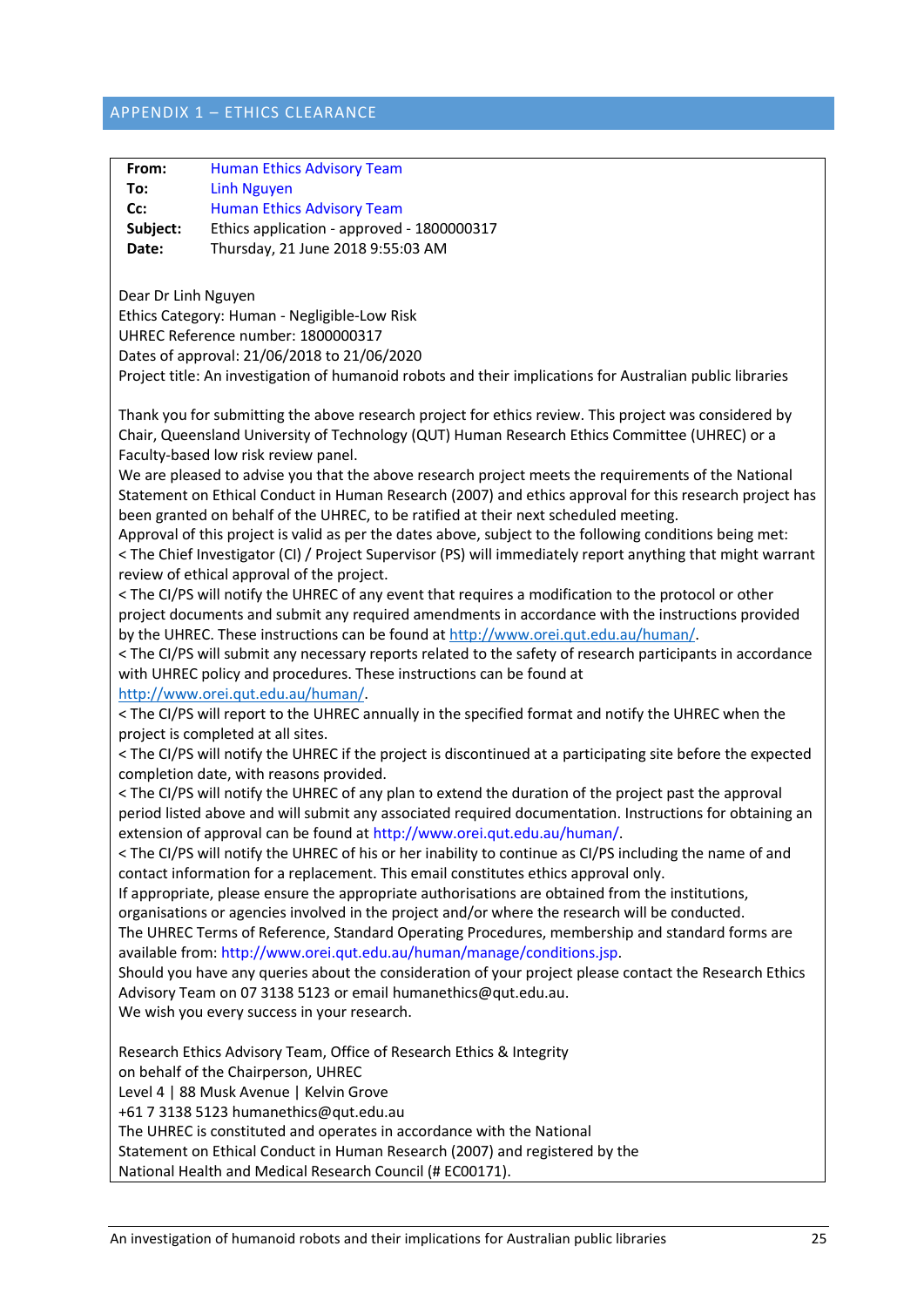<span id="page-26-0"></span>

|                                                                                                                                      | <b>SAMPLE EMAIL APPROACH</b>                     |  |  |
|--------------------------------------------------------------------------------------------------------------------------------------|--------------------------------------------------|--|--|
| An investigation of humanoid robots and their implications for Australian public libraries.<br>QUT Ethics Approval number 1800000317 |                                                  |  |  |
| <b>Research team contacts</b>                                                                                                        |                                                  |  |  |
| <b>Principal Researcher:</b>                                                                                                         | Dr Linh Nguyen, Associate Lecturer               |  |  |
|                                                                                                                                      | <b>Science and Engineering Faculty</b>           |  |  |
|                                                                                                                                      | <b>Queensland University of Technology (QUT)</b> |  |  |

Subject: Participate in a research on humanoid robots in libraries.

Dear [insert name of the head of library here]

My name is Linh Nguyen from the School of Information Systems, Queensland University of Technology (QUT) and I'm conducting a research project in the use of humanoid robots in Australian public libraries.

I am looking for (1) librarians who are in charge of library programs and services using humanoid robots and (2) library users who use those programs and services to participate in an individual interview. I would like to request your support by encouraging your librarians to join an interview and circulating the attached Recruitment Flyer among attendants of the "robots @ your library" sessions so they can be aware of the research and they can be invited (or contact me directly if they wish) to participate in an interview.

Please view the attached Participant Information Sheet and Consent Form for further details on the study. If you are interested in participating or have any questions, please contact me via email. Please note that this study has been approved by the QUT Human Research Ethics Committee (approval number 1800000317).

Many thanks for your consideration of this request.

Dr. Linh Nguyen Associate Lecturer School of Information Systems, Science and Engineering Faculty, Queensland University of Technology, 07 3138 9103 [lc.nguyen@qut.edu.au](mailto:lc.nguyen@qut.edu.au)